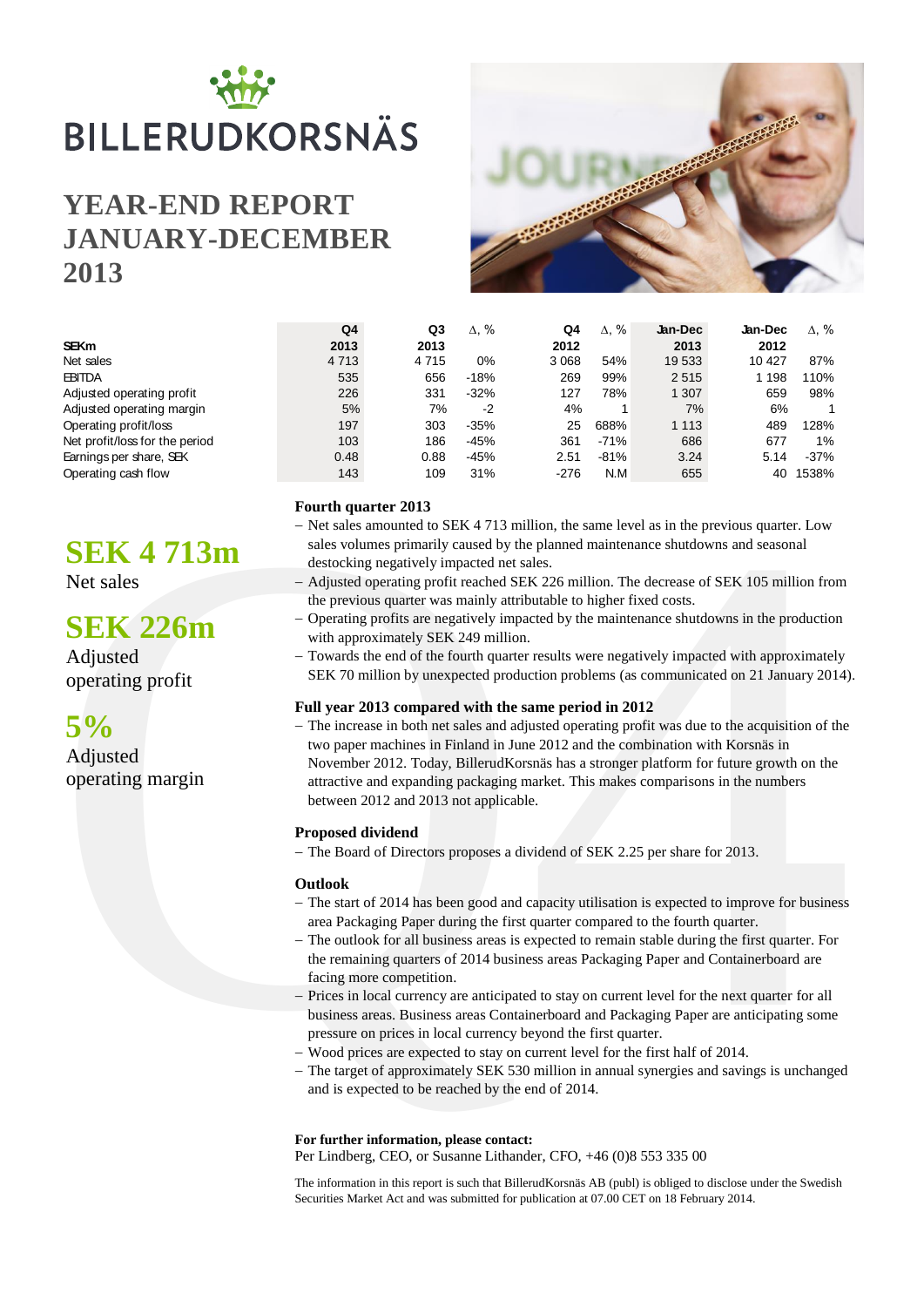

# **SEK 4 713m**

Net sales Q4 2013

# **5%**

Adjusted operating margin Q4 2013



Per Lindberg *President and CEO, BillerudKorsnäs*

# **COMMENTS BY CEO PER LINDBERG**

# **STABLE FOURTH QUARTER RESULTS IMPACTED BY PRODUCTION PROBLEMS**

SNÄS<br>
COMMENTS BY<br>
TRABLE FOURTH QUARTER IS THE EVERT OURTER TO USE THE SURFACT CONSISTOR THE IN thas been a year of change a<br>
very well. The underlying per<br>
towards the end of the year surface of the year surful<br>
includes "We have closed the books for the first successful year as the new company BillerudKorsnäs. It has been a year of change and I am very pleased to see that the integration is proceeding very well. The underlying performance in the fourth quarter was strong even if the production towards the end of the year suffered from some unexpected incidents. Our adjusted operating profit reached SEK 226 million corresponding to an adjusted operating margin of 5%. This includes some additional negative impact from the planned maintenance shutdowns and the previously announced costs for production problems of SEK 70 million.

During the quarter business has been relatively stable. We mostly saw stable demand, however with some typical year-end destocking. Prices were more or less stable as well. The start of 2014 has been quite good and we will run production on full capacity in the first quarter. The market will be more competitive and we are anticipating some pressure on prices in local currency for some of the products within business areas Containerboard and Packaging Paper beyond the first quarter.

We continue to realise synergies in a rapid pace, and we continue to expect to reach the target of SEK 530 million annual run-rate reduction during 2014. The integration efforts in 2014 are moving into the next phase when many new systems are implemented and new ways of working are introduced. Integration will therefore continue to be a high priority.

In November we had our first Capital Markets Day where we communicated how we are building a company to deliver value to customers and shareholders. It was well received and gave us further confidence to continue in building a value-creating world-class company for the long term."

# **MARKET**

BillerudKorsnäs offers the global packaging market innovative and sustainable products and services. The Group has a leading position in primary fibre-based packaging paper and board. The packaging market shows further positive long-term development primarily due to increased globalisation, greater prosperity and changes in consumption patterns. In addition to packaging materials, BillerudKorsnäs sells long-fibre pulp, Northern Bleached Softwood Kraft (NBSK), which is not used in its own production.

The order situation for business areas Consumer Board and Containerboard continued to be stable. The order intake for business area Packaging Paper was lower than normal for the season for some product groups. Prices in local currency for the packaging materials segments were stable compared to the previous quarter.

Prices in local currency were stable compared to the previous quarter.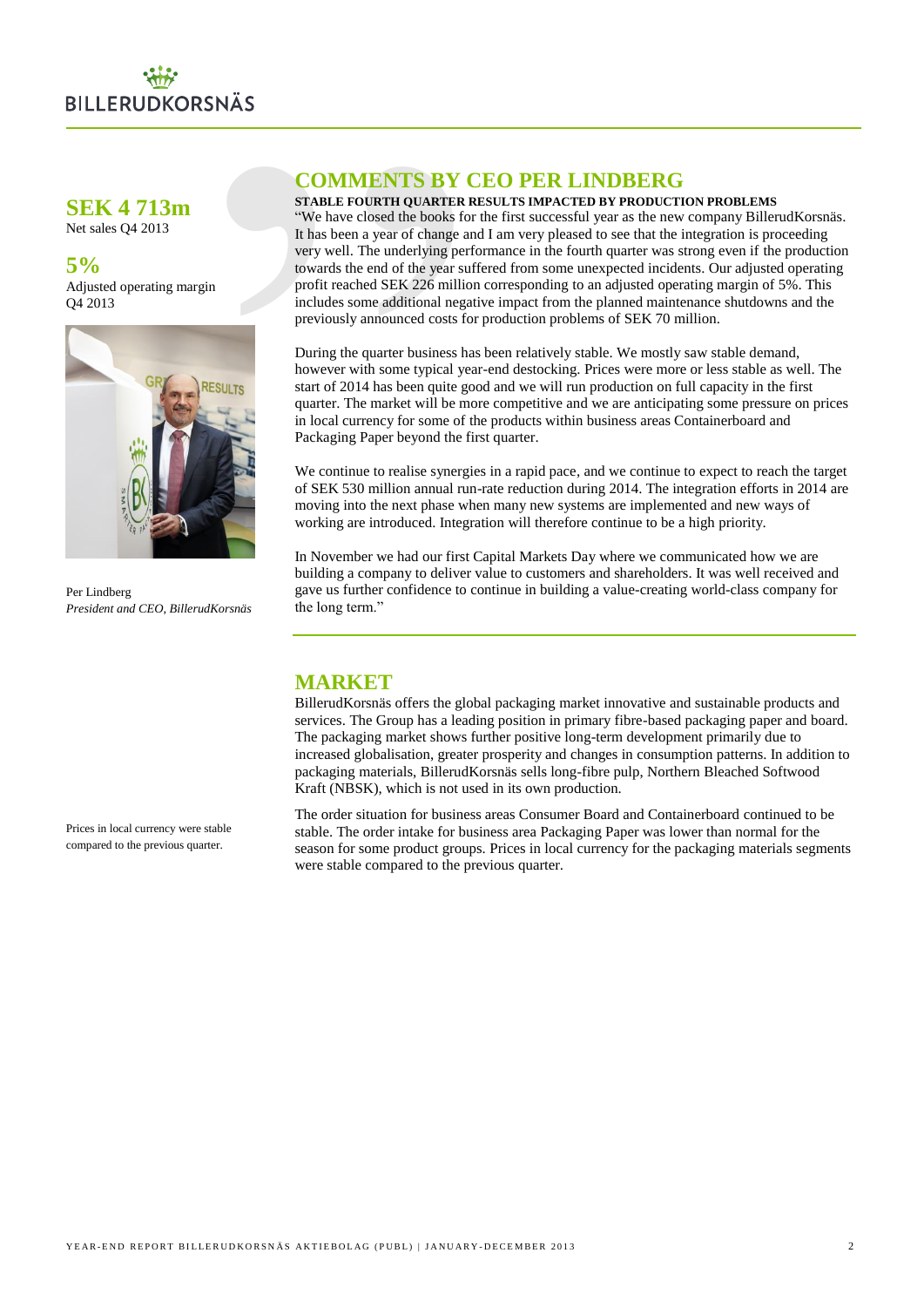# **SALES AND RESULTS**

# **FOURTH QUARTER 2013 COMPARED TO THIRD QUARTER**

|                           | Q4      | Q3      | $\Delta$ , % |
|---------------------------|---------|---------|--------------|
| <b>SEKm</b>               | 2013    | 2013    |              |
| Net sales                 | 4 7 1 3 | 4 7 1 5 | 0%           |
| <b>EBITDA</b>             | 535     | 656     | $-18%$       |
| Adjusted operating profit | 226     | 331     | $-32%$       |
| Adjusted operating margin | 5%      | 7%      | $-2$         |
| Operating profit          | 197     | 303     | -35%         |

Net sales on the same level as the third quarter.

Net sales were SEK 4 713 million, which is the same level as the third quarter and impacted by planned maintenance shutdowns.

Adjusted operating profit reached SEK 226 million, a decrease with SEK 105 million. The adjusted operating margin was 5% (7%).

Operating profit was SEK 197 million and net financial items amounted to SEK -70 million. Profit before tax was SEK 127 million and estimated tax was SEK -24 million. Net profit reached SEK 103 million.

### **CHANGE IN ADJUSTED OPERATING PROFIT COMPARED TO PREVIOUS Q UART E R**

| <b>SEKm</b>                                           |        |
|-------------------------------------------------------|--------|
| Adjusted operating profit Q3 -13                      | 331    |
| Sales and production volumes, incl. product mix       | $-41$  |
| Selling prices (in respective sales currency)         | 33     |
| Change in variable costs                              | $-21$  |
| Change in fixed costs                                 | $-142$ |
| Change in depreciation                                | 15     |
| Effects of exchange rate fluctuations, incl. hedging* | 50     |
| Reversal of change in non-recurring items             |        |
| Adjusted operating profit Q4-13                       | 226    |

\* Effects of exchange rate fluctuations totalling SEK 50 million comprise the following components: change in spot rates SEK 11 million, currency hedging SEK -51 million and currency effects from revaluation of trade receivables and payments from customers SEK 90 million.

The adjusted operating profit decreased with SEK 105 million which is primarily explained by lower volumes and higher fixed costs.

The increase in fixed costs is explained by the planned maintenance shutdowns, seasonally higher personnel costs, and project costs amounting to SEK 11 million for closing the Pyrogrot project.

During the quarter there were planned maintenance shutdowns in the production units in Pietarsaari, Gävle and Gruvön. The fourth quarter also includes costs from the planned maintenance shutdown in Skärblacka. Total impact on the quarter of the planned maintenance shutdowns is SEK 249 million (209). In addition, unexpected production problems negatively impacted results with approximately SEK 70 million.

Variable costs were SEK 21 million higher in the period due to higher prices for electricity and decreased prices for green certificates.

Non-recurring costs for integration amounted to SEK 29 million in the fourth quarter.

# **FOURTH QUARTER 2013 COMPARED WITH FOURTH QUARTER IN 2012**

Net sales increased by 54% and adjusted operating profit grew from SEK 127 million to SEK 226 million compared to the same period previous year due to the combination with Korsnäs.

# **FULL YEAR 2013 COMPARED WITH THE SAME PERIOD IN 2012**

Net sales grew 87% to SEK 19 533 million and adjusted operating profit increased from SEK 659 million to SEK 1 307 million compared with the same period last year as an effect of acquisitions in 2012.

The decrease in profit level is attributable to higher fixed costs and lower volumes.

Net sales and profit growth by acquisitions.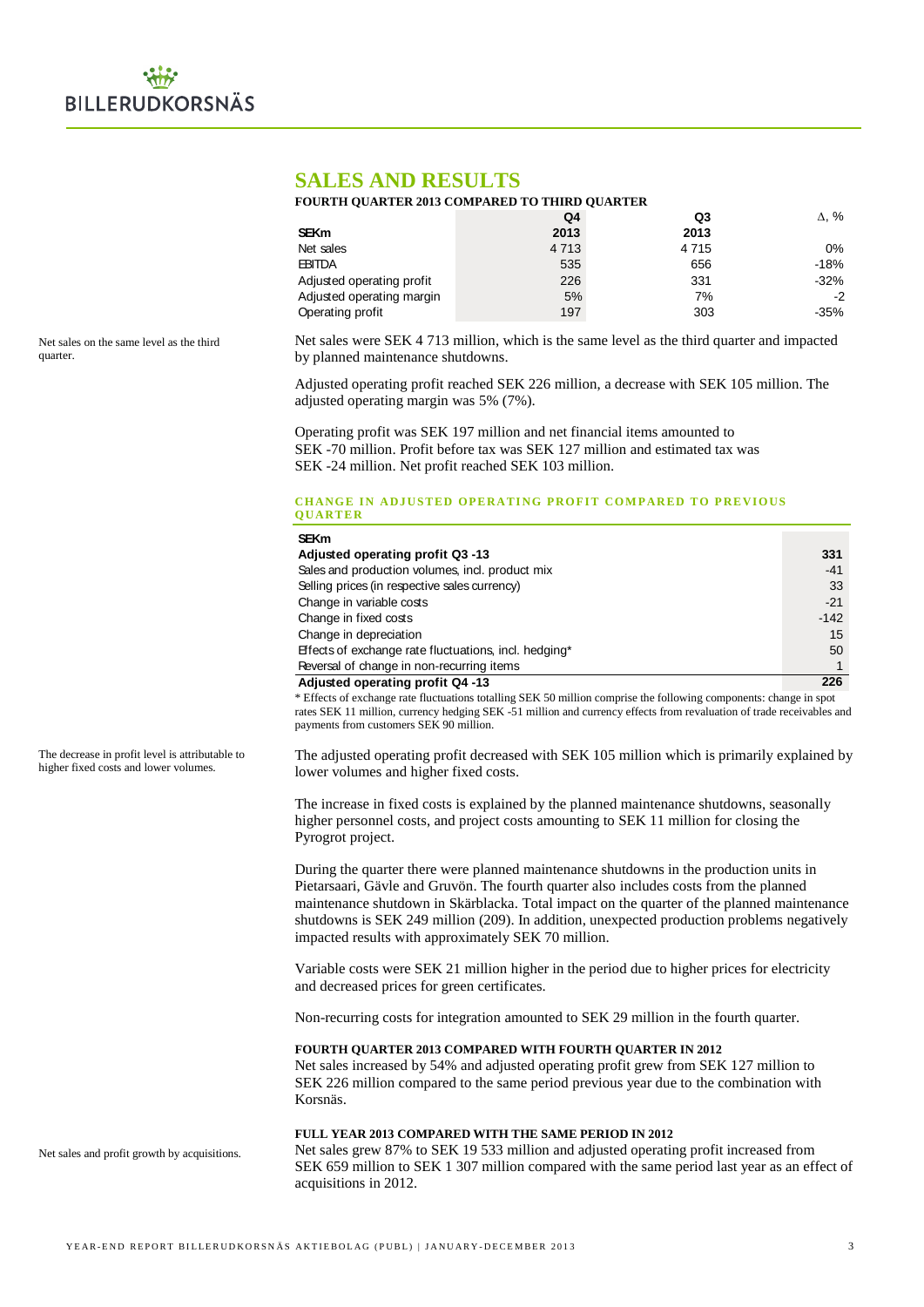### **SYNERGY REALISATION**

Integration and realisation of synergies are progressing better than plan. Synergies, equivalent to an annual pace of approximately SEK 370 million were realised by the end of December. During the fourth quarter, synergies amounting to approximately SEK 90 million were realised. Non-recurring integration costs of SEK 29 million impacted the results for the quarter. Accumulated non-recurring costs for integration of approximately SEK 134 million have impacted the result for the year. Additional SEK 66 million in non-recurring integration costs are expected to impact the result during the coming six months to realise expected annual synergies and savings of SEK 530 million. The synergy target is expected to be reached by the end of 2014 and hence the integration project will be finalised ahead of originally anticipated time.

### **SYNERGY REALISATION**

|                                   |     | Q2 D |    |    | Q3 Q4 Q1    | Q2                                          | Q3  | Q4  |
|-----------------------------------|-----|------|----|----|-------------|---------------------------------------------|-----|-----|
| <b>SEKm</b>                       |     |      |    |    |             | 2013 2013 2013 2013 2014* 2014* 2014* 2014* |     |     |
| Annual pace at end of resp period | 155 | 260  |    |    | 300 370 410 | 450                                         | 490 | 530 |
| Quarterly synergies* *            | 32  | 44   | 79 | 90 | 99          | 109                                         | 119 | 129 |
|                                   |     |      |    |    |             |                                             |     |     |

# **PACKAGING PAPER BUSINESS AREA**

|                                                                                                                                                                                                                                                                                                                                                                                                                                                                                                                                                                                                                                                                                    | Q1   | Q <sub>2</sub> | Q3      | Q4      | Q1      | Q <sub>2</sub> | Q3        | Q4     |
|------------------------------------------------------------------------------------------------------------------------------------------------------------------------------------------------------------------------------------------------------------------------------------------------------------------------------------------------------------------------------------------------------------------------------------------------------------------------------------------------------------------------------------------------------------------------------------------------------------------------------------------------------------------------------------|------|----------------|---------|---------|---------|----------------|-----------|--------|
| <b>SEKm</b>                                                                                                                                                                                                                                                                                                                                                                                                                                                                                                                                                                                                                                                                        | 2013 | 2013           | 2013    | 2013    | 2014*   | 2014*          | 2014*     | 2014*  |
| Annual pace at end of resp period                                                                                                                                                                                                                                                                                                                                                                                                                                                                                                                                                                                                                                                  | 155  | 260            | 300     | 370     | 410     | 450            | 490       | 530    |
| Quarterly synergies**                                                                                                                                                                                                                                                                                                                                                                                                                                                                                                                                                                                                                                                              | 32   | 44             | 79      | 90      | 99      | 109            | 119       | 129    |
| * Expected annual synergy realisation pace and expected quarterly synergies.<br>** Synergies and savings realised in the quarter, compared to if the synergy and savings programme had not been<br>initiated.                                                                                                                                                                                                                                                                                                                                                                                                                                                                      |      |                |         |         |         |                |           |        |
| PACKAGING PAPER BUSINESS AREA                                                                                                                                                                                                                                                                                                                                                                                                                                                                                                                                                                                                                                                      |      |                |         |         |         |                |           |        |
| Packaging Paper offers premium-quality kraft and sack paper, as well as functional solutions<br>for many applications, including packaging for food, industrial purposes, medical applications<br>and carrier bags, for customers with demanding requirements. The business area also sells any<br>surplus of pulp that BillerudKorsnäs does not use in its own production. <sup>1</sup> The business area's<br>largest markets are Europe and Asia.                                                                                                                                                                                                                               |      |                |         |         |         |                |           |        |
|                                                                                                                                                                                                                                                                                                                                                                                                                                                                                                                                                                                                                                                                                    |      |                | Quarter |         |         |                | Full year |        |
| <b>SEKm</b>                                                                                                                                                                                                                                                                                                                                                                                                                                                                                                                                                                                                                                                                        |      | Q4 -13         | Q3-13   |         | Q4 -12  | 2013           |           | 2012   |
| Net sales                                                                                                                                                                                                                                                                                                                                                                                                                                                                                                                                                                                                                                                                          |      | 1758           |         | 1820    | 1717    | 7 2 7 9        |           | 6837   |
| Net operating expenses, other                                                                                                                                                                                                                                                                                                                                                                                                                                                                                                                                                                                                                                                      |      | -1 558         |         | $-1702$ | $-1563$ | $-6527$        |           | -6 036 |
| Depreciation and impairment                                                                                                                                                                                                                                                                                                                                                                                                                                                                                                                                                                                                                                                        |      | $-109$         |         | -119    | $-115$  |                | -468      | -449   |
| <b>Operating profit/loss</b>                                                                                                                                                                                                                                                                                                                                                                                                                                                                                                                                                                                                                                                       |      | 91             |         | -1      | 39      |                | 284       | 352    |
| Operating margin, %                                                                                                                                                                                                                                                                                                                                                                                                                                                                                                                                                                                                                                                                |      | 5%             |         | 0%      | 2%      |                | 4%        | 5%     |
| Sales volumes, ktonnes                                                                                                                                                                                                                                                                                                                                                                                                                                                                                                                                                                                                                                                             |      | 263            |         | 269     | 254     | 1 0 8 0        |           | 1011   |
| whereof packaging paper                                                                                                                                                                                                                                                                                                                                                                                                                                                                                                                                                                                                                                                            |      | 170            |         | 182     | 172     |                | 750       | 670    |
| <b>FOURTH QUARTER</b><br>Net sales decreased with SEK 62 million compared to the previous quarter, to SEK 1758<br>million. The decrease was mainly attributable to product mix and year-end destocking effect.<br>Operating profit reached SEK 91 million, an increase of SEK 92 million compared to the<br>previous quarter. The increase was mainly due to higher production volumes and lower costs<br>following the extensive rebuild in Skärblacka during previous quarter. The profit impact in the<br>fourth quarter of the rebuild in Skärblacka was approximately SEK 56 million and for quarter<br>three and four together the impact was approximately SEK 219 million. |      |                |         |         |         |                |           |        |
| Compared to the fourth quarter in 2012, operating profit increased with SEK 52 million. The<br>increase was mainly attributable to product mix.                                                                                                                                                                                                                                                                                                                                                                                                                                                                                                                                    |      |                |         |         |         |                |           |        |
| <b>FULL YEAR</b><br>Operating profit decreased with SEK 68 million compared to the previous year. The decrease<br>was mainly attributable to higher negative impact from the extensive rebuild in Skärblacka<br>during third and fourth quarter in 2013. Negative effect from less favourable currency<br>situation was offset by improved prices in local currency. The machines acquired in Finland in<br>June 2012, have had a positive impact on the operating profit.                                                                                                                                                                                                         |      |                |         |         |         |                |           |        |
| 1 The Packaging Paper business area buys and sells pulp at market price. From 1 August 2013 the business area's net<br>exposure in market pulp is estimated to average approximately 150 ktonnes annually.                                                                                                                                                                                                                                                                                                                                                                                                                                                                         |      |                |         |         |         |                |           |        |

### **FOURTH QUARTER**

### **FULL YEAR**

SHARE OF GROUP'S NET SALES Q4 2013



#### OPERATING PROFIT

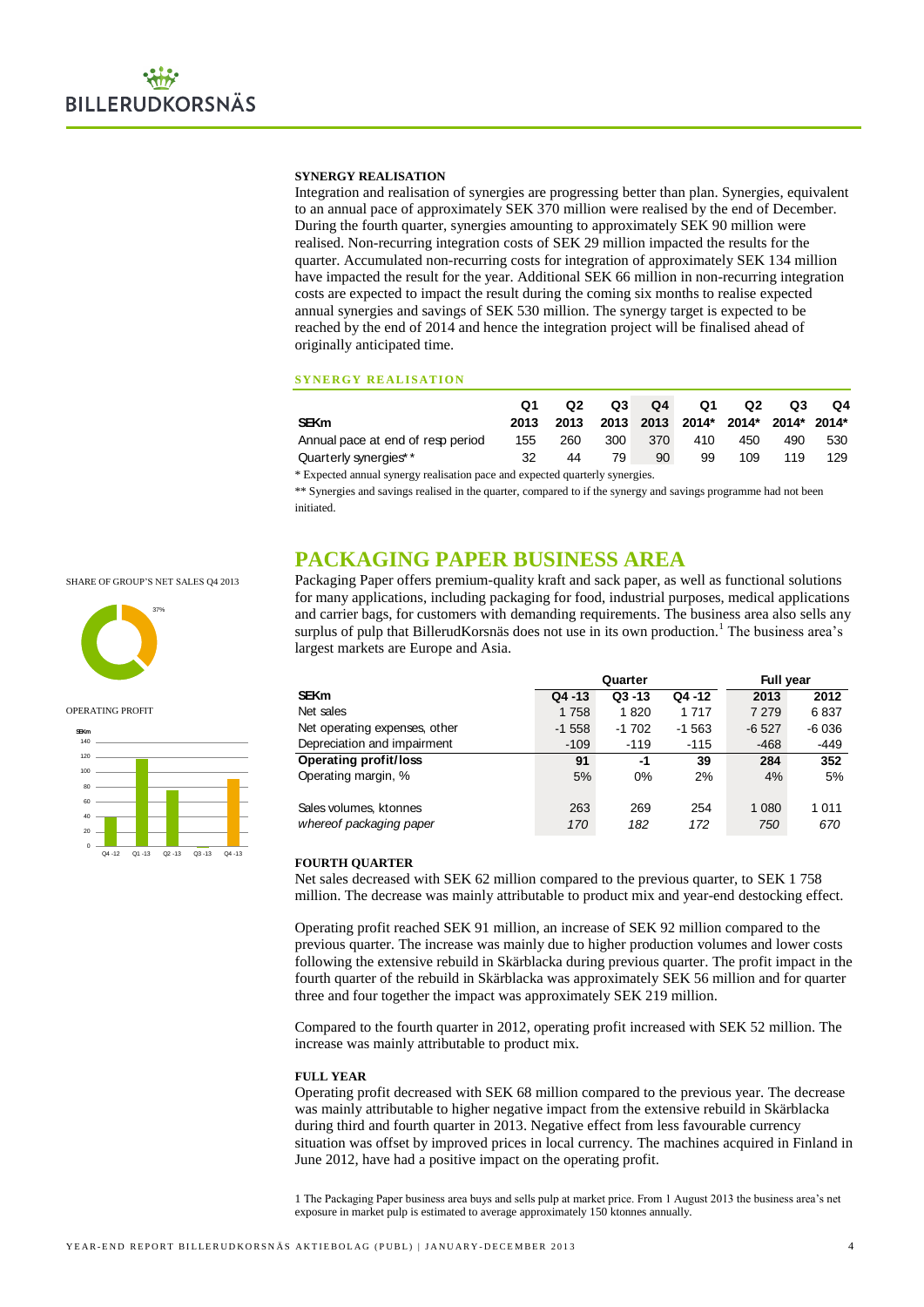### **MARKET DEVELOPMENT**

The order situation for white sack paper was lower than normal for the year. For the remaining product groups the order situation was normal. Prices in local currency were slightly down compared to previous quarter due to new capacity entering the market.

The market for NBSK pulp improved during the quarter. Prices in Europe rose to approximately USD 910 per tonne at the end of the quarter, compared with approximately USD 890 per tonne at the beginning of the quarter.

# **CONSUMER BOARD BUSINESS AREA**

SHARE OF GROUP'S NET SALES Q4 2013



OPERATING PROFIT



The Consumer Board business area develops and markets high-quality board for packaging for beverages, yoghurts, refrigerated and frozen food and other consumer products. Smart solutions in function, design and material selection add further value for the customer. Europe is the largest market.

|                               |           | Quarter   | <b>Full year</b> |         |        |
|-------------------------------|-----------|-----------|------------------|---------|--------|
| <b>SEKm</b>                   | $Q4 - 13$ | $Q3 - 13$ | Q4 -12           | 2013    | 2012   |
| Net sales                     | 1659      | 1716      | 508              | 6964    | 508    |
| Net operating expenses, other | $-1452$   | $-1296$   | -414             | $-5709$ | $-414$ |
| Depreciation and impairment   | $-178$    | -176      | -59              | $-698$  | $-59$  |
| <b>Operating profit/loss</b>  | 29        | 244       | 35               | 557     | 35     |
| Operating margin, %           | 2%        | 14%       | 7%               | 8%      | 7%     |
| Sales volumes, ktonnes        | 231       | 236       | 71               | 959     | 71     |

### **FOURTH QUARTER**

Net sales decreased with SEK 57 million compared to the previous quarter to SEK 1 659 million. The decrease was mainly attributable to seasonal year-end destocking.

Operating profit reached SEK 29 million in the fourth quarter which was SEK 215 million lower than previous quarter. This is mainly explained by costs for planned maintenance shutdown in Gävle. In addition, two unplanned longer stops in Frövi and quality related problems at the mill in Gruvön negatively impacted profits by SEK 40 million and SEK 30 million respectively. Higher fixed costs in the fourth quarter compared to the third quarter due to seasonally low personnel costs in the third quarter also impact profitability.

### **FULL YEAR**

Business area Consumer Board was included in the group from 29 November 2012 with the combination with Korsnäs.

## **MARKET DEVELOPMENT**

The order situation for liquid packaging board and cartonboard in the fourth quarter was stable and satisfactory with normal seasonal variances. Prices in local currency were stable compared with the previous quarter.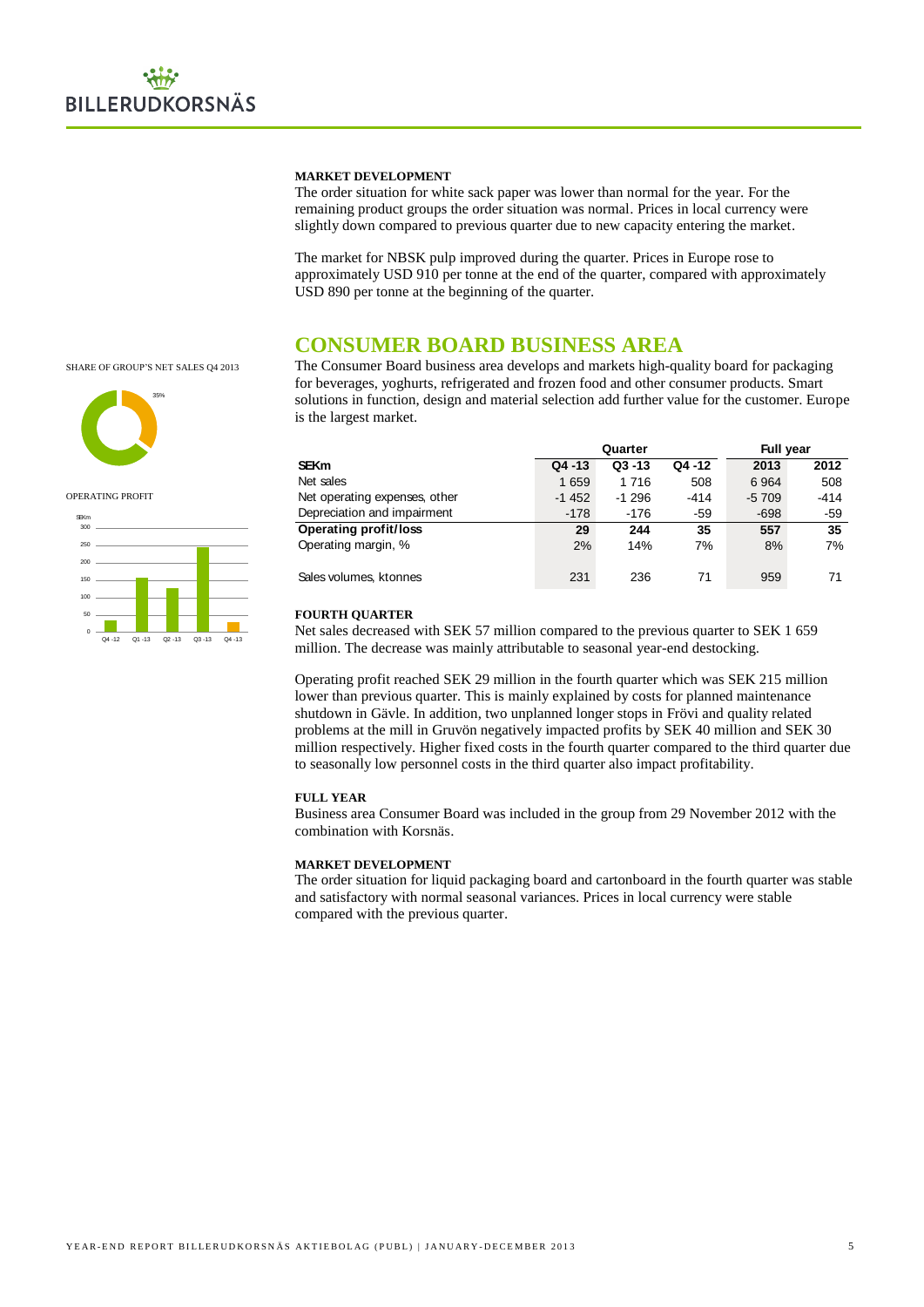

SHARE OF GROUP'S NET SALES Q4 2013



### OPERATING PROFIT



# **CONTAINERBOARD BUSINESS AREA**

The Containerboard business area offers corrugated board raw material that provides light but strong packaging for demanding transportation uses and primary packaging. An important part of the offering is consultation for packaging optimisation and efficient logistical flows. The business area includes Paccess which strengthens BillerudKorsnäs' position to bring smarter packaging solutions to brand owners and is a further step in challenging conventional packaging.

|                               |           | Quarter   | <b>Full year</b> |         |         |
|-------------------------------|-----------|-----------|------------------|---------|---------|
| <b>SEKm</b>                   | $Q4 - 13$ | $Q3 - 13$ | Q4 -12           | 2013    | 2012    |
| Net sales                     | 763       | 755       | 623              | 3073    | 2 5 9 4 |
| Net operating expenses, other | $-620$    | $-617$    | $-554$           | $-2560$ | $-2200$ |
| Depreciation and impairment   | $-45$     | -49       | -46              | $-195$  | $-175$  |
| Operating profit/loss         | 98        | 89        | 23               | 318     | 219     |
| Operating margin, %           | 13%       | 12%       | 4%               | 10%     | 8%      |
| Sales volumes, ktonnes        | 126       | 134       | 120              | 552     | 510     |

### **FOURTH QUARTER**

Net sales were SEK 763 million, which is slightly above the level for the third quarter. This is mainly related to the increased momentum from the combined BillerudKorsnäs sales organisation as well as product mix.

Operating profit reached SEK 98 million, an increase from previous quarter with SEK 9 million as a consequence of improved currency situation and improved prices in local currency. The operating profit is negatively impacted by the maintenance shutdown in Gruvön during the quarter.

Compared to the same period in 2012, operating profit increased with SEK 75 million. This is mainly attributable to better pricing in local currency and inclusion of White Top Liner that previously was part of Korsnäs.

### **FULL YEAR**

Operating profit increased with SEK 99 million compared with the same period last year as a consequence of a more favourable price development in local currency and the inclusion of White Top Liner. Paccess achieves a strong top line growth as well as increased gross margin.

### **MARKET DEVELOPMENT**

The order situation in the fourth quarter was stable. Average selling prices in local currency improved during the quarter.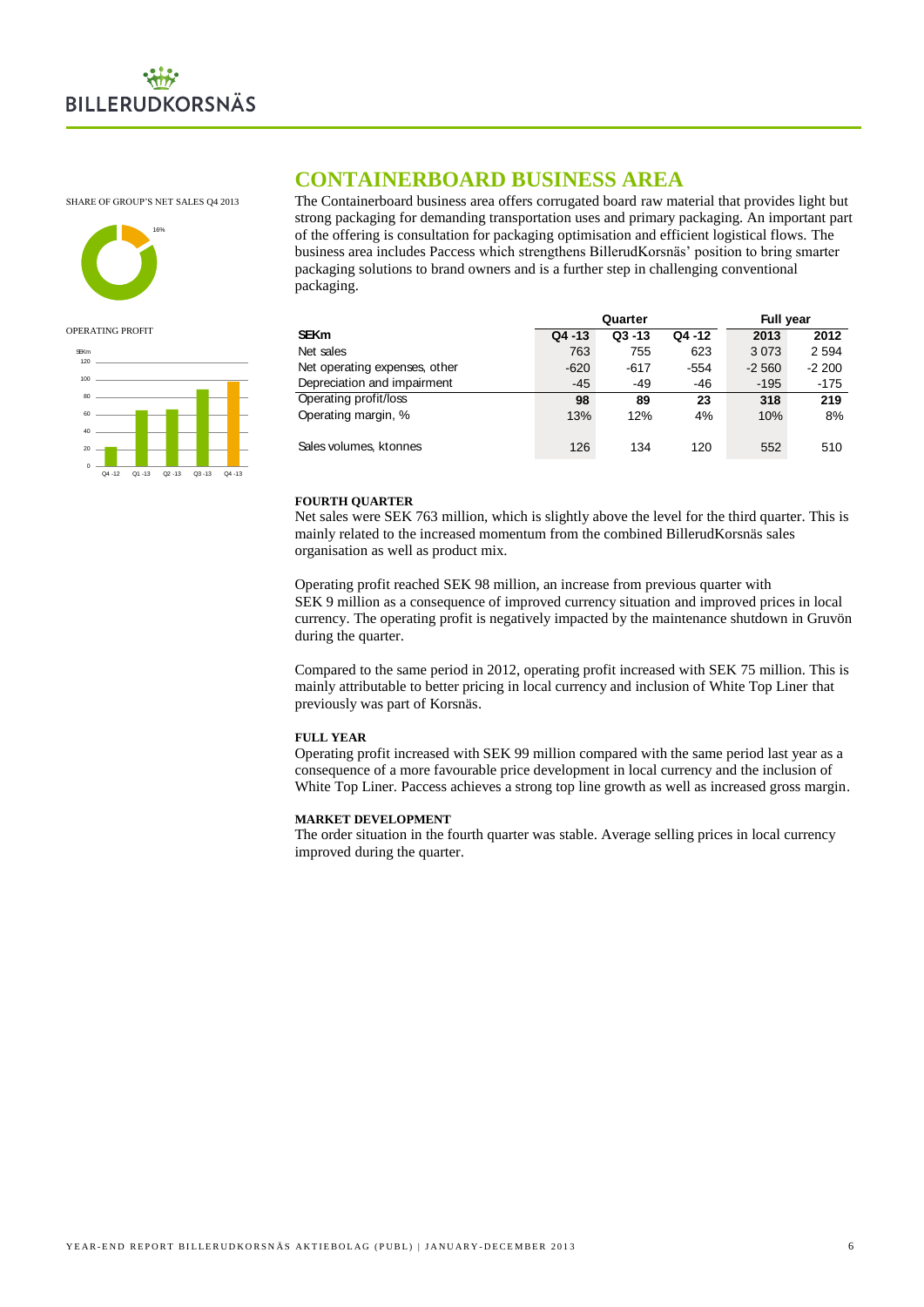SEK -33 million earnings impact for the quarter.

# **CURRENCY HEDGING**

During 2013, net flows were hedged at EUR/SEK 8.68 (9.14), USD/SEK 6.65 (6.78) and GBP/SEK 10.32 (10.72). Currency hedging had an overall earnings impact of SEK -33 million (18) for the fourth quarter and SEK 12 million (142) for 2013 (compared with if no hedging had taken place).

BillerudKorsnäs' outstanding forward exchange contracts at 31 December 2013 had a market value of SEK -16 million, whereof SEK -14 million is the part of the contracts matched by trade receivables, affected earnings in the fourth quarter. Other contracts had a market value of SEK -2 million.

### **HEDGED PORTION OF CURRENCY FLOW FOR FUR. USD AND GRP AND EXCHANGE RATES AGAINST SEK (31 DECEMBER 2013)**

| Currency |                                     | Q1 -14 | $Q2 - 14$ | $Q3 - 14$ |       | Q4 -14 Total 12 months |
|----------|-------------------------------------|--------|-----------|-----------|-------|------------------------|
| EUR      | Share of net flow                   | 100%   | 100%      | 100%      | 100%  | 100%                   |
|          | Rate                                | 8.79   | 8.91      | 8.99      | 9.05  | 8.94                   |
| USD      | Share of net flow                   | 90%    | 60%       | 33%       | 17%   | 50%                    |
|          | Rate                                | 6.58   | 6.63      | 6.62      | 6.59  | 6.60                   |
| GBP      | Share of net flow                   | 90%    | 60%       | 35%       | 15%   | 50%                    |
|          | Rate                                | 10.26  | 10.40     | 10.44     | 10.64 | 10.36                  |
|          | Market value of currency contracts* | $-19$  | -4        |           | 6     | $-16$                  |

### \*On 31 December 2013.

BillerudKorsnäs continuously hedges approximately 50% of forecasted net flows over the coming 12-month period, but in accordance with its financial policy is also able to extend currency hedging to 100% of net flows over the next 15 months. For 2014 the company has increased the hedge for EUR to 100% of forecasted net flows at an exchange rate of SEK 8,94.

# **INVESTMENTS AND CAPITAL EMPLOYED**

Gross investments including business combinations amounted to SEK 364 million (8 325) for the fourth quarter and SEK 1 268 million (9 913) during 2013. The reduction from previous year is explained by the acquisition of the two paper machines in Finland in June 2012 and the acquisition of Korsnäs in November 2012.

During the quarter the Board of Directors approved the first investments for increasing capacity in Frövi and Gävle all in line with the growth plans the company has within the attractive liquid packaging board market.

BillerudKorsnäs' capital employed at 31 December 2013 amounted to SEK 17 607 million (17 530). Return on capital employed, calculated over the past 12-month period, amounted to 6% (8%). If the effects of currency hedging are excluded, return on capital employed was 6% (5%). Return on equity after tax was 7% (13%).

During the last quarter additional initiatives were started to address and optimise the working capital level. Working capital was negatively impacted by the level of accounts payable decrease during the year compared to the previous year. The reduction was mainly driven by high investment level towards the end of 2012.

100% of forecasted net flows in EUR hedged for 2014.

SEK 364 million in gross investments

for the quarter.

RETURN, % (ROLLING 12 MONTHS)

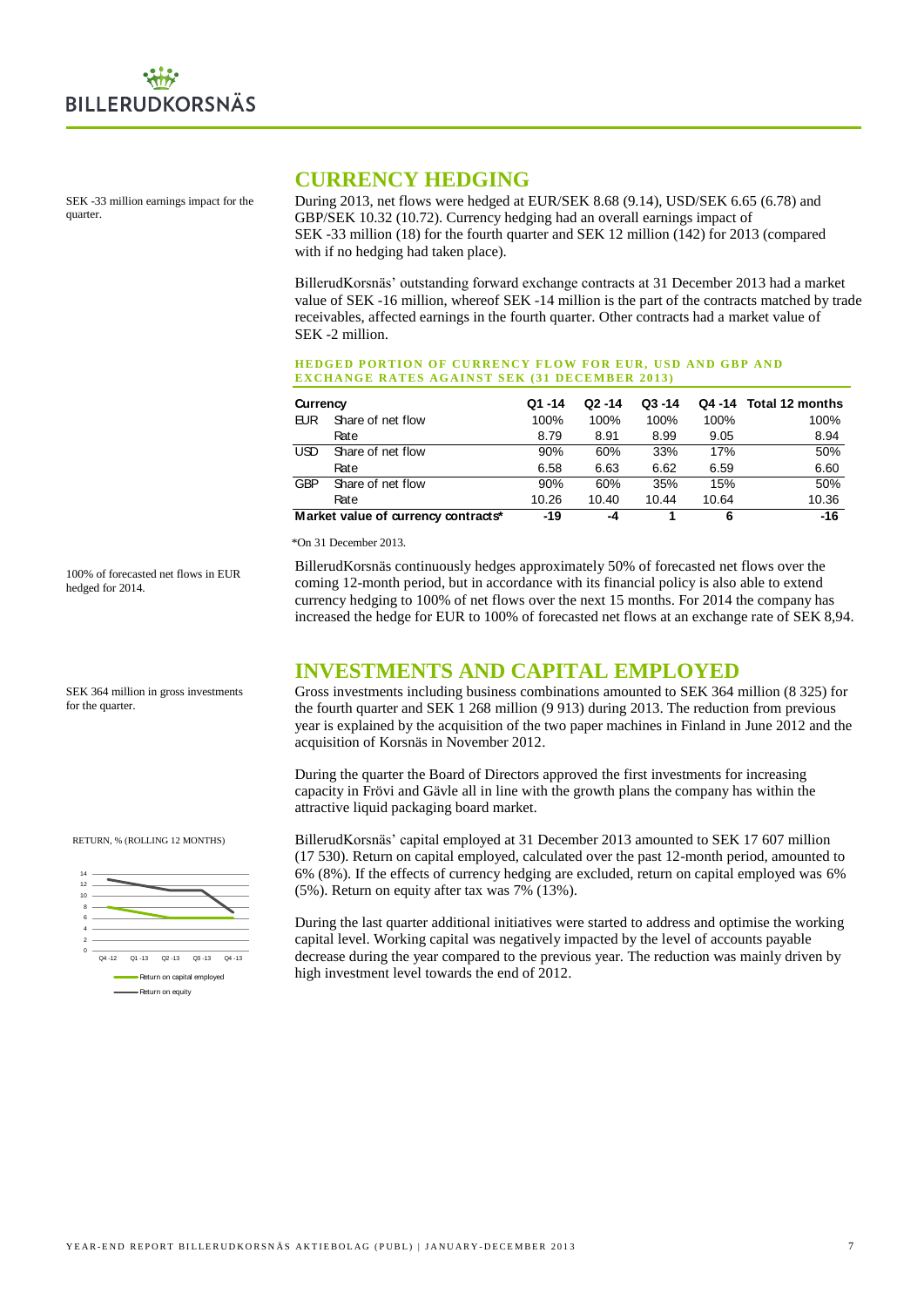# **CASH FLOW AND FINANCIAL POSITION**

**SUMMARY CASH FLOW STATEMENT** 

|                                     | Quarter   |        | Jan-Dec |         |  |
|-------------------------------------|-----------|--------|---------|---------|--|
| <b>SEKm</b>                         | $Q4 - 13$ | Q4 -12 | 2013    | 2012    |  |
| Operating surplus, etc.             | 505       | 309    | 2582    | 1 2 8 2 |  |
| Change in working capital, etc.     | $-50$     | $-37$  | $-336$  | 124     |  |
| Net financial items, taxes, etc.    | 51        | $-100$ | $-401$  | $-414$  |  |
| Cash flow from operating activities | 506       | 172    | 1845    | 992     |  |
| Current net investments             | $-363$    | -448   | $-1190$ | $-952$  |  |
| Operating cash flow                 | 143       | -276   | 655     | 40      |  |

# DEBT/EQUITY RATIO AT THE END OF THE QUARTER



Operating cash flow in 2013 amounted to SEK 655 million (40) due to the increase in operating surplus as the overall business has grown by acquisitions.

Net interest-bearing debt on 31 December 2013 was SEK 7 691 million (8 096). The Group's net debt/equity ratio at the end of the period was 0.78 (0.86). BillerudKorsnäs' financial target for its net debt/equity ratio is that it should be less than 0.90.

Under the section Accounting principles on page 11, the effect of consolidating Bomhus Energi AB from January 2014 is shown. To be noted is that the net debt/equity ratio would have increased to 0.85 if the new principle would have been applied in 2013.

# **FINANCING**

Interest-bearing loans amounted to SEK 7 532 million on 31 December 2013. Of this amount, utilisation of the syndicated credit facility (maximum: SEK 5 500 million) accounted for SEK 813 million, bond loans for SEK 1 644 million, utilisation of BillerudKorsnäs' commercial paper program (maximum: SEK 3 000 million) for SEK 2 457 million and other interest-bearing liabilities for SEK 2 618 million.

# **TAXES**

The tax cost 2013 amounted to SEK 142 million, equal to approximately 17% of profit before tax. The low tax cost was mainly explained by additional effects of the decrease in corporate tax rate in Sweden from 2013-01-01 from 26,3% to 22% (SEK -17 million), and the release of a tax provision that will not be realised (SEK -13 million).

# **PARENT COMPANY**

The parent company BillerudKorsnäs AB includes the Gruvön production unit, the sales organisation for the Nordic market and markets outside Europe, and the head office functions.

Net sales for 2013 amounted to SEK 3 816 million (4 160). Operating profit reached SEK 205 million, which was on the same level as in 2012.

The parent company hedges both its' own and the Group's net currency flows. The parent company's earnings include the results of these hedging measures. This result amounted to SEK 12 million (142) in 2013.

Investments in property, plant and equipment and intangible assets excluding shares in 2013 amounted to SEK 136 million (160). The average number of employees was 948 (941). Cash and bank balances and short-term investments amounted to SEK 292 million (556).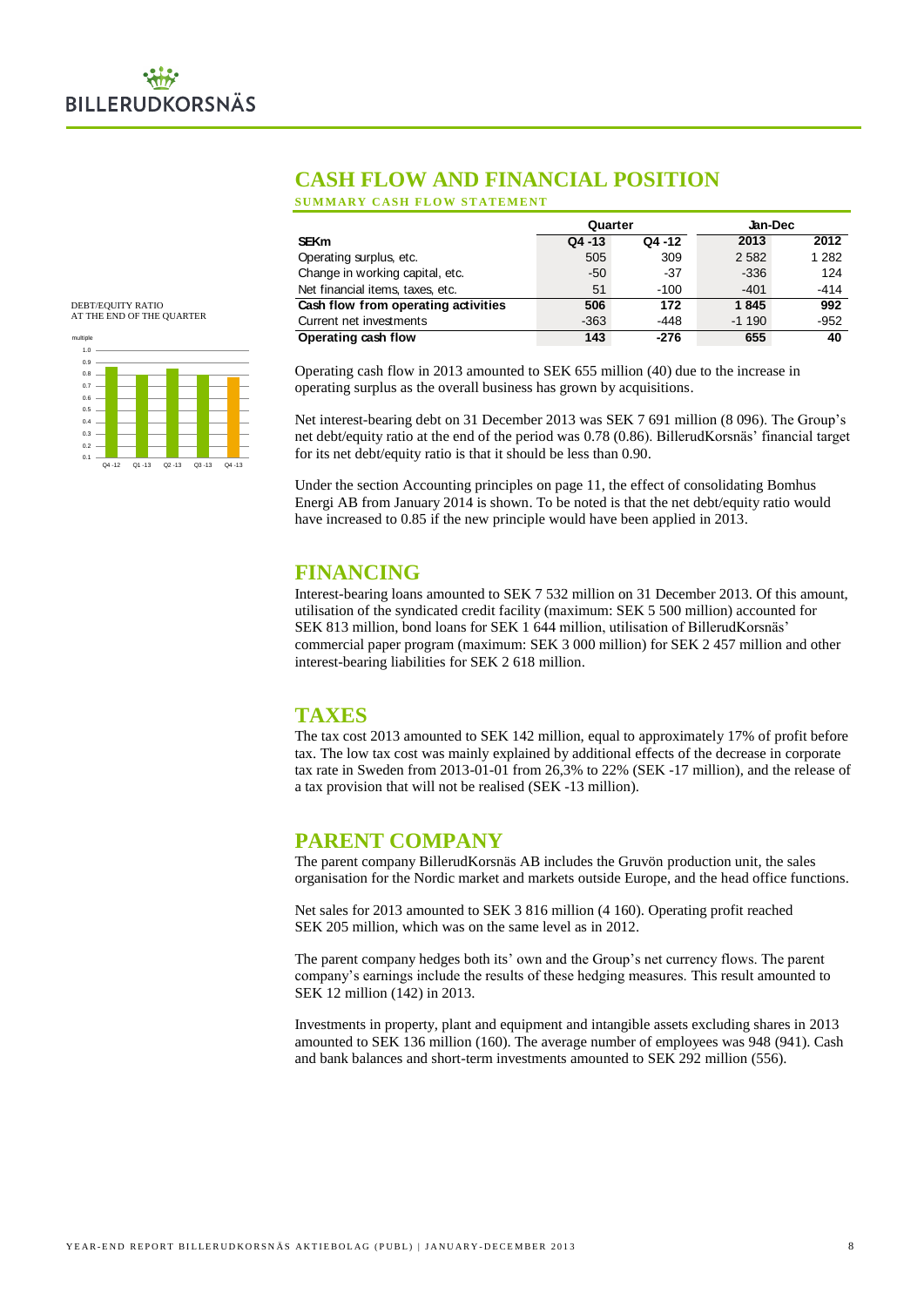



# **SEASONAL EFFECTS**

BillerudKorsnäs' business is to a relatively limited extent subject to seasonal fluctuations. The greatest impact is from periodic maintenance shutdowns, during which the unit concerned is idle for approximately a week. The loss of production results in somewhat lower deliveries over an extended period before, during and after the shutdown.

# **MAINTENANCE SHUTDOWNS**

In addition to on-going maintenance during production, BillerudKorsnäs' production units normally also require more extensive maintenance at some time during the year. In order to carry out maintenance, production of pulp, paper and board is stopped – known as a maintenance shutdown. The cost of a maintenance shutdown mainly comprises the loss of volume related to the shutdown and fixed costs, mainly in the form of costs of maintenance and overtime work, as well as - to some extent - variable costs such as higher consumption of electricity and wood when production is restarted. The effects of shutdowns on earnings vary depending on the extent of measures carried out, their nature and the actual length of the shutdown. The estimated cost of shutdown is an assessment of the impact on earnings of a normal shutdown, compared to a quarter during which no periodic maintenance shutdown takes place.

|                 | Estimated                                                       |                       |                                                  |                   |                                                                                                                                                                                                                                                                                     |  |  |  |
|-----------------|-----------------------------------------------------------------|-----------------------|--------------------------------------------------|-------------------|-------------------------------------------------------------------------------------------------------------------------------------------------------------------------------------------------------------------------------------------------------------------------------------|--|--|--|
| Production      | shut down                                                       |                       | Estimated breakdown of shutdown Planned dates of |                   |                                                                                                                                                                                                                                                                                     |  |  |  |
| units           | $\cos t$ , <sup>1</sup>                                         | cost by business area |                                                  |                   | maintenance shutdown                                                                                                                                                                                                                                                                |  |  |  |
|                 | <b>SEKm</b>                                                     | Packaging             | <b>Consumer</b>                                  | <b>Container-</b> | 2015   2014   2013                                                                                                                                                                                                                                                                  |  |  |  |
|                 |                                                                 | Paper                 | <b>Board</b>                                     | board             |                                                                                                                                                                                                                                                                                     |  |  |  |
| Gävle           | ~120                                                            | ~15%                  | $~10\%$                                          | ~15%              | Q3   Q4   Q4                                                                                                                                                                                                                                                                        |  |  |  |
| Gruvön          | ~120                                                            | $~10\%$               | ~15%                                             | ~55%              | Q2 $\vert$<br>$Q2$   $Q4$                                                                                                                                                                                                                                                           |  |  |  |
| Frövi           | $~1$ – 65                                                       | 0%                    | 100%                                             | 0%                | $Q3$  <br>Q3   Q2                                                                                                                                                                                                                                                                   |  |  |  |
| Skärblacka      | ~175                                                            | ~ 85%                 | 0%                                               | ~15%              | Q3   Q3<br>Q2 $\vert$                                                                                                                                                                                                                                                               |  |  |  |
| Karlsborg       | $\sim 55$                                                       | 100%                  | 0%                                               | 0%                | Q3   Q3<br>$Q3$                                                                                                                                                                                                                                                                     |  |  |  |
| Pietarsaari     | ~15                                                             | 100%                  | 0%                                               | 0%                | Q3   Q2   Q4                                                                                                                                                                                                                                                                        |  |  |  |
|                 | and four together the impact was approximately SEK 219 million. |                       |                                                  |                   | In the beginning of the fourth quarter production was started up after the environmental and<br>energy investment in connection to the yearly maintenance shutdown in Skärblacka. The<br>profit impact in the fourth quarter was approximately SEK 56 million and for quarter three |  |  |  |
| total earnings. |                                                                 |                       |                                                  |                   | 1 Maintenance shutdowns at Beetham, Rockhammar and Tervasaari have an insignificant effect on BillerudKorsnäs'                                                                                                                                                                      |  |  |  |

<sup>1</sup> Maintenance shutdowns at Beetham, Rockhammar and Tervasaari have an insignificant effect on BillerudKorsnäs' total earnings.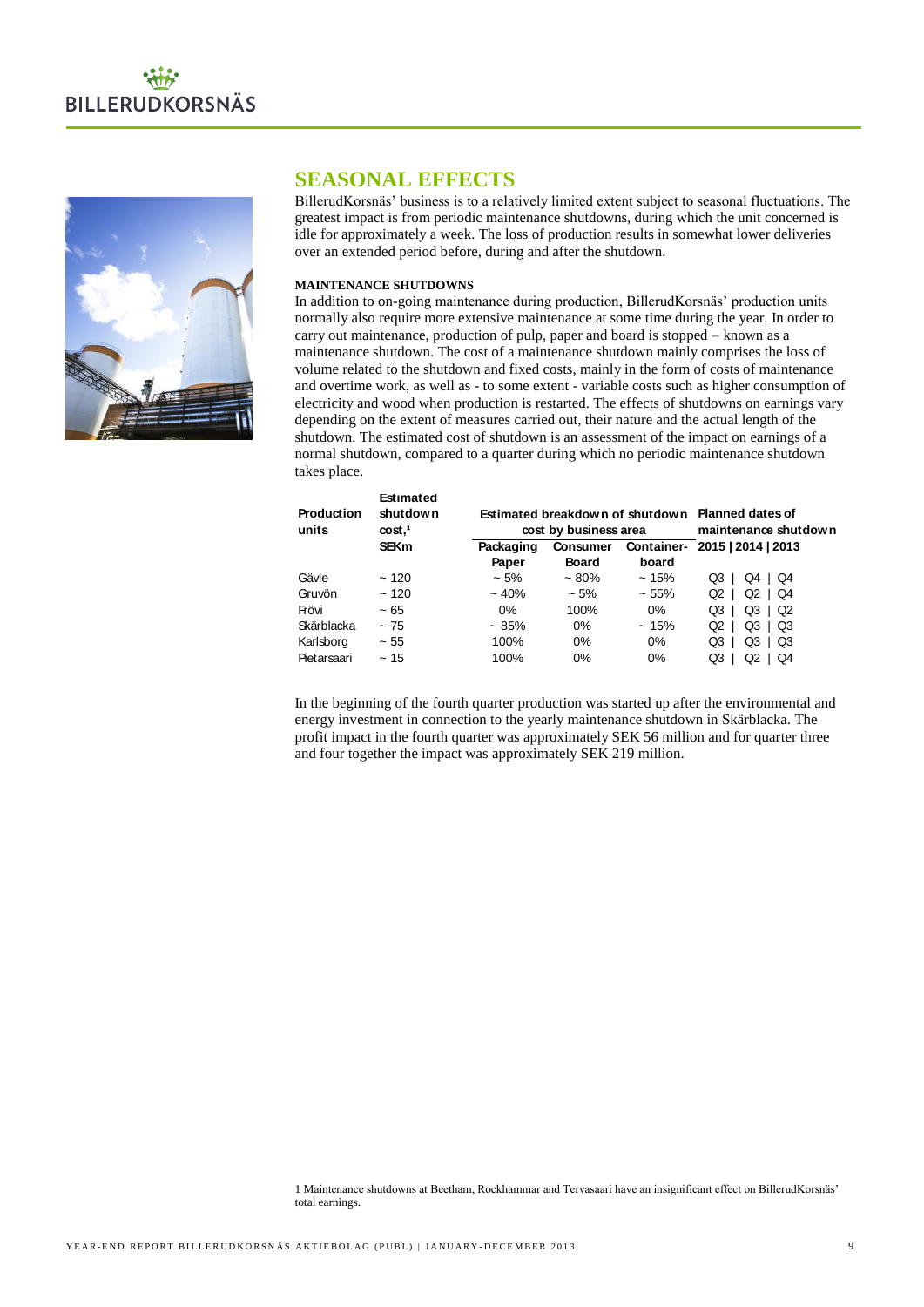



BillerudKorsnäs is listed on NASDAQ OMX Stockholm.

# **LARGEST SHAREHOLDERS**

**BILLERUDKORSNÄS' TEN LARGEST SHAREHOLDERS (30 DECEMBER 2013)** 

|                                      | Number of   | Number of |
|--------------------------------------|-------------|-----------|
| Shareholder                          | shares      | votes. %  |
| FRAPAG Beteiligungsholding AG        | 31 300 000  | 15.1      |
| Nordea Funds                         | 17 015 589  | 8.2       |
| Swedbank Robur Funds                 | 13 394 625  | 6.5       |
| AMF Insurance & Funds                | 12 819 347  | 6.2       |
| Fourth Swedish National Pension Fund | 11 682 290  | 5.7       |
| Alecta                               | 8 062 000   | 3.9       |
| SHB Funds                            | 7 649 466   | 3.7       |
| Lannebo Funds                        | 5 985 720   | 2.9       |
| Norges Bank Investment Management    | 5 866 559   | 2.8       |
| DFA Funds (USA)                      | 4 595 708   | 2.2       |
| <b>Total 10 largest shareholders</b> | 118 371 304 | 57.2      |
| Total number of shares in the market | 206 719 689 | 100.0     |

Source: SIS Ägarservice AB. Excludes BillerudKorsnäs' approximately 1.5 million bought-back shares and foreign custodian banks.

The total number of shareholders (including nominee-registered) was 102 315. The proportion of foreign ownership was 29.4% of the number of shares in the market. More information about shareholder structure is available at www.billerudkorsnas.com/investor-relations.

# **DISTRIBUTION OF SHARES**

**DISTRIBUTION OF SHARES (30 DECEMBER 2013)** 

| Registered number of shares          | 208 219 834 |
|--------------------------------------|-------------|
| Bought back shares                   | -1 500 145  |
| Total number of shares in the market | 206 719 689 |

# **SIGNIFICANT RISKS AND UNCERTAINTIES**

BillerudKorsnäs' products are generally dependent on the business cycle, in terms of both price development and potential sales volumes. The Group is exposed to currency fluctuations, since most revenues are invoiced in foreign currency, while a large part of operating expenses are in SEK. A more in-depth description of risks and a sensitivity analysis is provided on pages 75-80 of the 2012 Annual Report.

# **RELATED PARTY TRANSACTIONS**

No transactions have taken place between BillerudKorsnäs and related parties that significantly affect the company's position and earnings.

Solna, 17 February 2014 BillerudKorsnäs AB (publ) Board of Directors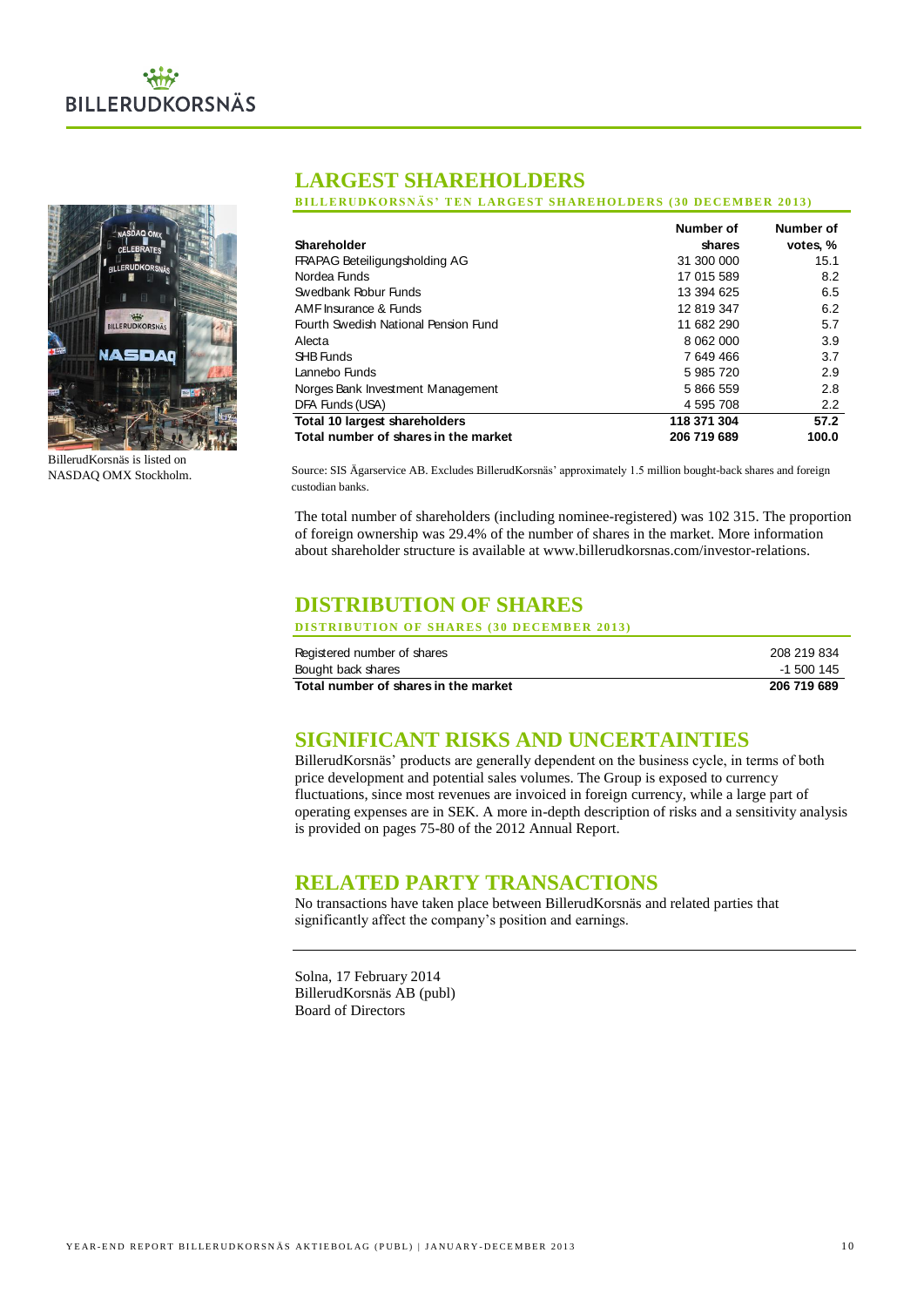# **FINANCIAL CALENDAR**

| Interim report January-March 2014        | 24 April 2014   |
|------------------------------------------|-----------------|
| Interim report January-June 2014         | 21 July 2014    |
| Interim report January-September 2014    | 28 October 2014 |
| Annual Report for 2013 will be published | 2 April 2014    |

The 2014 Annual General Meeting will be held on 6 May 2014

# **ACCOUNTING PRINCIPLES**

The interim report for the Group is prepared in accordance with IAS 34 Interim Financial Reporting and the Swedish Annual Accounts Act. The new revised pension standard, IAS 19, effective as 1 January 2013, has affected the balance sheet and other comprehensive income. The accounting principles otherwise applied in this interim report are the same as those used in the most recent annual report for 2012, see pages 81-90 and page 119 for definitions of key indicators. The interim report for the parent company is prepared in accordance with the Swedish Annual Accounts Act. Key figure definitions are provided on page 20 of this report.

IFRS 11 Joint arrangements and amendment to IAS 28 Associates and joint ventures, will be applied from 2014. The partly (50%) owned Bomhus Energi AB will be considered as a joint arrangement and will be included by proportionate consolidation. An application of IFRS 11 2013 should have affected the operating profit with SEK 24 million and the financial items with SEK -24 million. The capital employed should have increased with SEK 664 million and interest-bearing net debt increased with SEK 664 million. The return on capital employed should have been affected marginally and the net debt/equity ratio should have increased from 0.78 to 0.85. Cash flow from operating activities should have been affected with SEK 38 million, investments SEK -60 million and operating cash flow SEK -22 million.

The information in this interim report is such that BillerudKorsnäs AB (publ) is obliged to disclose under the Swedish Securities Market Act. This report has been prepared in both a Swedish and an English version.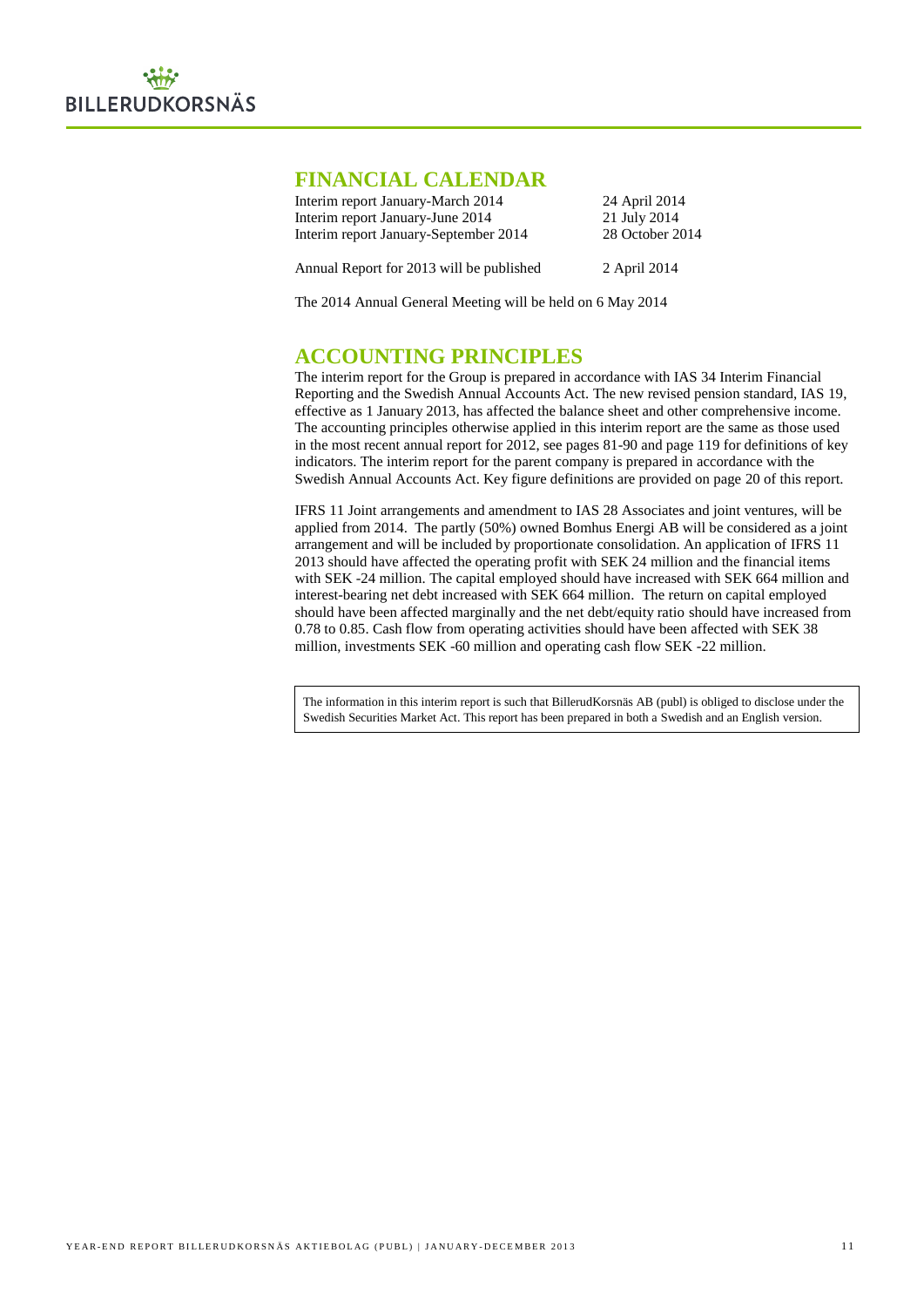# **BILLERUDKORSNÄS GROUP**

# **INCOME STATEMENT**

|                                                         |           | Quarter   | <b>Full year</b> |          |         |
|---------------------------------------------------------|-----------|-----------|------------------|----------|---------|
| <b>SEKm</b>                                             | $Q4 - 13$ | $Q3 - 13$ | Q4 -12           | 2013     | 2012    |
| Net sales                                               | 4 7 1 3   | 4715      | 3 0 6 8          | 19 533   | 10 427  |
| Other income                                            | 31        | 29        | 10               | 129      | 27      |
| <b>Operating income</b>                                 | 4 7 4 4   | 4744      | 3 0 7 8          | 19 662   | 10 454  |
| Change in inventories                                   | 79        | 13        | 150              | $-43$    | 77      |
| Raw materials and consumables                           | $-2.517$  | $-2405$   | $-1679$          | $-10181$ | $-5413$ |
| Other external costs                                    | $-1038$   | $-1020$   | $-755$           | $-3980$  | $-2268$ |
| Employee benefits expense                               | $-739$    | $-677$    | -526             | $-2956$  | $-1654$ |
| Depreciation and impairment of non-current assets       | $-338$    | $-353$    | -244             | $-1402$  | $-709$  |
| Profit/Loss from participations in associated companies | 6         | 1         | 1                | 13       | 2       |
| <b>Operating expenses</b>                               | $-4547$   | $-4441$   | $-3053$          | $-18549$ | $-9965$ |
| <b>Operating profit/loss</b>                            | 197       | 303       | 25               | 1 1 1 3  | 489     |
| Financial income and expenses                           | $-70$     | $-73$     | $-56$            | $-285$   | -87     |
| Profit/Loss before tax                                  | 127       | 230       | $-31$            | 828      | 402     |
| Taxes                                                   | $-24$     | $-44$     | 392              | $-142$   | 275     |
| Net profit/loss for the period                          | 103       | 186       | 361              | 686      | 677     |
| Profit/Loss attributable to:                            |           |           |                  |          |         |
| Owners of the parent company                            | 100       | 183       | 361              | 671      | 677     |
| Non-controlling interests                               | 3         | 3         |                  | 15       |         |
| Net profit/loss for the period                          | 103       | 186       | 361              | 686      | 677     |
| Earnings per share, SEK                                 | 0.48      | 0.88      | 2.51             | 3.24     | 5.14    |
| Diluted earnings per share, SEK                         | 0.48      | 0.88      | 2.50             | 3.24     | 5.12    |

# **STATEMENT OF COMPREHENSIVE INCOME**

|                                                                                                   |           | Quarter   | Full year |       |       |
|---------------------------------------------------------------------------------------------------|-----------|-----------|-----------|-------|-------|
| <b>SEKm</b>                                                                                       | $Q4 - 13$ | $Q3 - 13$ | Q4 -12    | 2013  | 2012  |
| Net profit/loss for the period                                                                    | 103       | 186       | 361       | 686   | 677   |
| Other comprehensive income                                                                        |           |           |           |       |       |
| Items that will not be reclassified to profit or loss                                             |           |           |           |       |       |
| Actuarial gains or losses on defined benefit pension plans <sup>1</sup>                           | $-11$     | 101       | -6        | 89    | -6    |
| Tax attributable to items not to be reclassified to profit or loss                                | 2         | $-22$     | $-2$      | $-20$ | $-2$  |
| Total items never reclassified to profit or loss                                                  | -9        | 79        | -8        | 69    | -8    |
| Items that have been or may be reclassified subsequently to profit or<br>loss                     |           |           |           |       |       |
| Differences arising from the translation of foreign operations' accounts                          | 54        | $-18$     | 21        | 67    | -56   |
| Change in fair value of shareholding in Bergvik Skog                                              | 12        | 10        | 8         | 44    | 8     |
| Change in fair value of cash flow hedges                                                          | $-24$     | 43        | $-30$     | $-23$ | 8     |
| Tax attributable to items that have been or may be reclassified subsequently to<br>profit or loss | 5         | -9        | 8         | 5     | $-2$  |
| Total items that have been or may be reclassified subsequently to                                 |           |           |           |       |       |
| profit or loss                                                                                    | 47        | 26        | 7         | 93    | $-42$ |
| Total comprehensive income for the period                                                         | 141       | 291       | 360       | 848   | 627   |
| Attributable to:                                                                                  |           |           |           |       |       |
| Owners of the parent company                                                                      | 136       | 288       | 360       | 831   | 627   |
| Non-controlling interests                                                                         | 5         | 3         |           | 17    |       |
| Total comprehensive income for the period                                                         | 141       | 291       | 360       | 848   | 627   |

1 The discount rate used in the calculation of pension commitments has been changed from 3,0% in 2012, to 3,75% in 2013. Other actuarial assumptions are unchanged.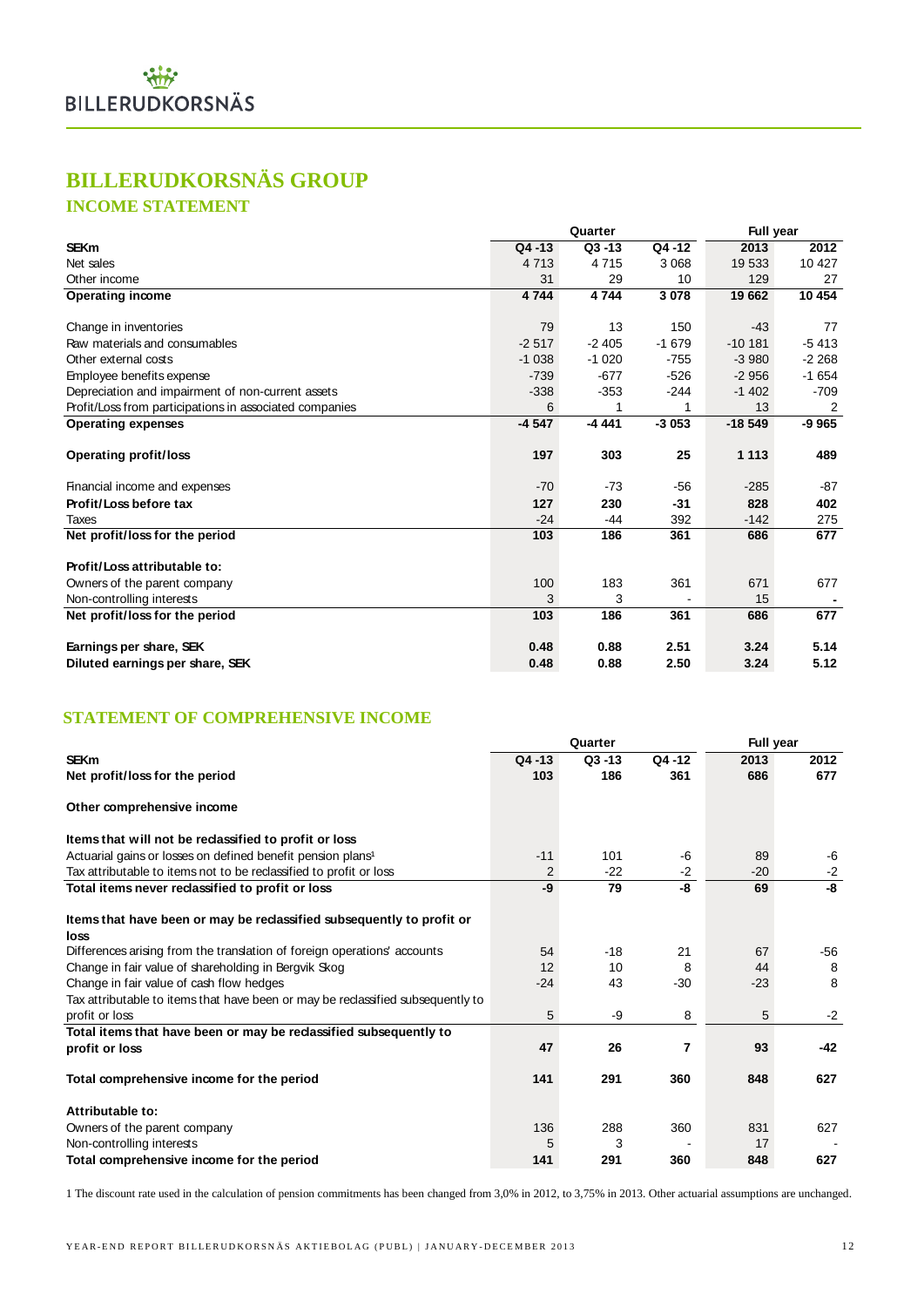# **STATEMENT OF CHANGES IN EQUITY**

| <b>STATEMENT OF CHANGES IN EQUITY</b>                                    |                  |         |
|--------------------------------------------------------------------------|------------------|---------|
|                                                                          | <b>Full year</b> |         |
| <b>SEKm</b>                                                              | 2013             | 2012    |
| Opening balance <sup>1</sup>                                             | 9 4 3 5          | 4823    |
| Comprehensive income for the period                                      | 848              | 627     |
| Acquisition of partly owned subsidiaries, with non-controlling interests |                  |         |
| previously                                                               |                  | 43      |
| Issue in kind                                                            |                  | 2 3 6 7 |
| Rights issue                                                             | 42               | 1935    |
| Share-based payment to be settled in equity instruments                  | 5                |         |
| Dividends paid                                                           | $-413$           | $-361$  |
| <b>Closing balance</b>                                                   | 9917             | 9435    |
|                                                                          |                  |         |
| Equity attributable to:                                                  |                  |         |
| Owners of the parent company                                             | 9856             | 9 3 9 1 |
| Non-controlling interests                                                | 61               | 44      |
| <b>Closing balance</b>                                                   | 9917             | 9435    |

1 Due to changes in IAS 19, opening balance for 2012 has been restated to SEK 4 823 million.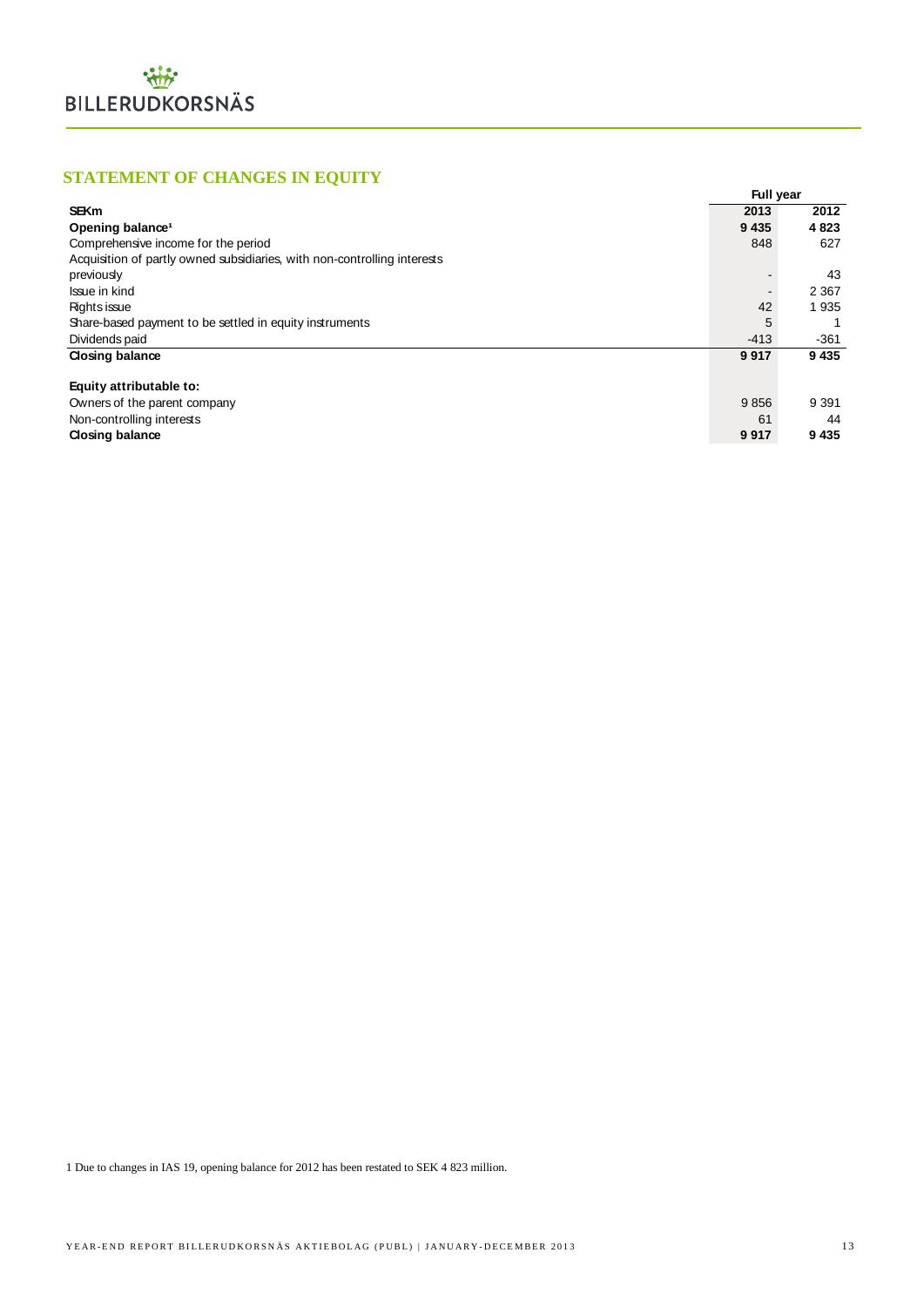# **BALANCE SHEET**

|                                                                   | 31 Dec  | 30 Sep  | 31 Dec  |
|-------------------------------------------------------------------|---------|---------|---------|
| <b>SEKm</b>                                                       | 2013    | 2013    | 2012    |
| Intangible assets                                                 | 2657    | 2682    | 2691    |
| Property, plant and equipment                                     | 13797   | 13723   | 13854   |
| Other non-current assets                                          | 1 1 2 7 | 1 1 2 6 | 1 100   |
| Inventories                                                       | 3010    | 2988    | 3 1 4 6 |
| Accounts receivable                                               | 2 3 8 0 | 2 3 8 2 | 2 2 4 4 |
| Other current assets                                              | 830     | 750     | 943     |
| Cash and cash equivalents                                         | 484     | 512     | 745     |
| <b>Total assets</b>                                               | 24 285  | 24 163  | 24 7 23 |
|                                                                   |         |         |         |
| Equity attributable to owners of the parent company <sup>13</sup> | 9856    | 9719    | 9 3 9 1 |
| Non-controlling interests                                         | 61      | 56      | 44      |
| <b>Total equity</b>                                               | 9917    | 9775    | 9435    |
| Interest-bearing liabilities                                      | 4574    | 5721    | 5 4 0 5 |
| Provisions for pensions <sup>124</sup>                            | 732     | 733     | 832     |
| Other provisions                                                  | 42      | 43      | 83      |
| Deferred tax liabilities <sup>3</sup>                             | 2691    | 2651    | 2561    |
| <b>Total non-current liabilities</b>                              | 8 0 3 9 | 9 1 4 8 | 8881    |
| Interest-bearing liabilities                                      | 2958    | 1999    | 2700    |
| Accounts payables                                                 | 1726    | 1696    | 2549    |
| Other liabilities and provisions <sup>2</sup>                     | 1645    | 1 5 4 5 | 1 1 5 8 |
| <b>Total current liabilities</b>                                  | 6 3 2 9 | 5 2 4 0 | 6 4 0 7 |
| <b>Total equity and liabilities</b>                               | 24 285  | 24 163  | 24 7 23 |

1 The approved amendment of IAS 19 Employee benefits has been applied from 2013 by BillerudKorsnäs. The amendment involves elimination of reporting options using the "corridor" approach. Actuarial gains and losses must from 2013 be recognised in Other comprehensive income. Liability related to special payroll tax on pension costs earlier recognised as Other short term liabilities and provisions will from 2013 be reclassified to Provisions for pensions. Corresponding changes for comparative year 2012 have been made in Other comprehensive income and Balance sheet.

Actuarial loss as per 1 January 2012 which has not been recognised before amounted to SEK 54 million and not recognised liability related to special payroll tax on pension costs is calculated to SEK 13 million, totalling SEK 67 million. Actuarial loss as per 31 December 2012 which has not been recognised before, amounted to SEK 59 million and not recognised liability related to special payroll tax on pension costs amounted to SEK 14 million, totalling SEK 73 million.

Actuarial losses including special payroll tax on pension costs which have not been recognised before, increased during 2012 with SEK 6 million.

2 Liability related to special payroll tax on pension costs as per 1 January 2012 amounting to SEK 4 million, previously recognised as Other short term liabilities and provisions has been reclassified to Provisions for pension. Corresponding liability related to special payroll tax on pension costs as per 31 December 2012 amounting to SEK 2 million has been reclassified from Other short term liabilities and provisions to Provisions for pensions.

Deferred tax receivable related to the increased pension liability including special payroll tax on pension costs is estimated to SEK -2 million. This includes SEK -3 million as an effect of reduced corporate tax rate in Sweden from 26.3% to 22% as from 1 January 2013.

3 Deferred tax receivable as per 1 January 2012 has been calculated with 26.3% of increased pension liability amounting to SEK 18 million. Corresponding deferred tax receivable as per 31 December 2012 has been calculated with 22% of increased pension liability amounting to SEK 16 million.

Revised opening balance for total equity as per 1 January 2012 amounted to SEK 4 823 million.

4 The discount rate used in the calculation of pension commitments has been changed from 3,0% in 2012, to 3,75% in 2013. Other actuarial assumptions are unchanged.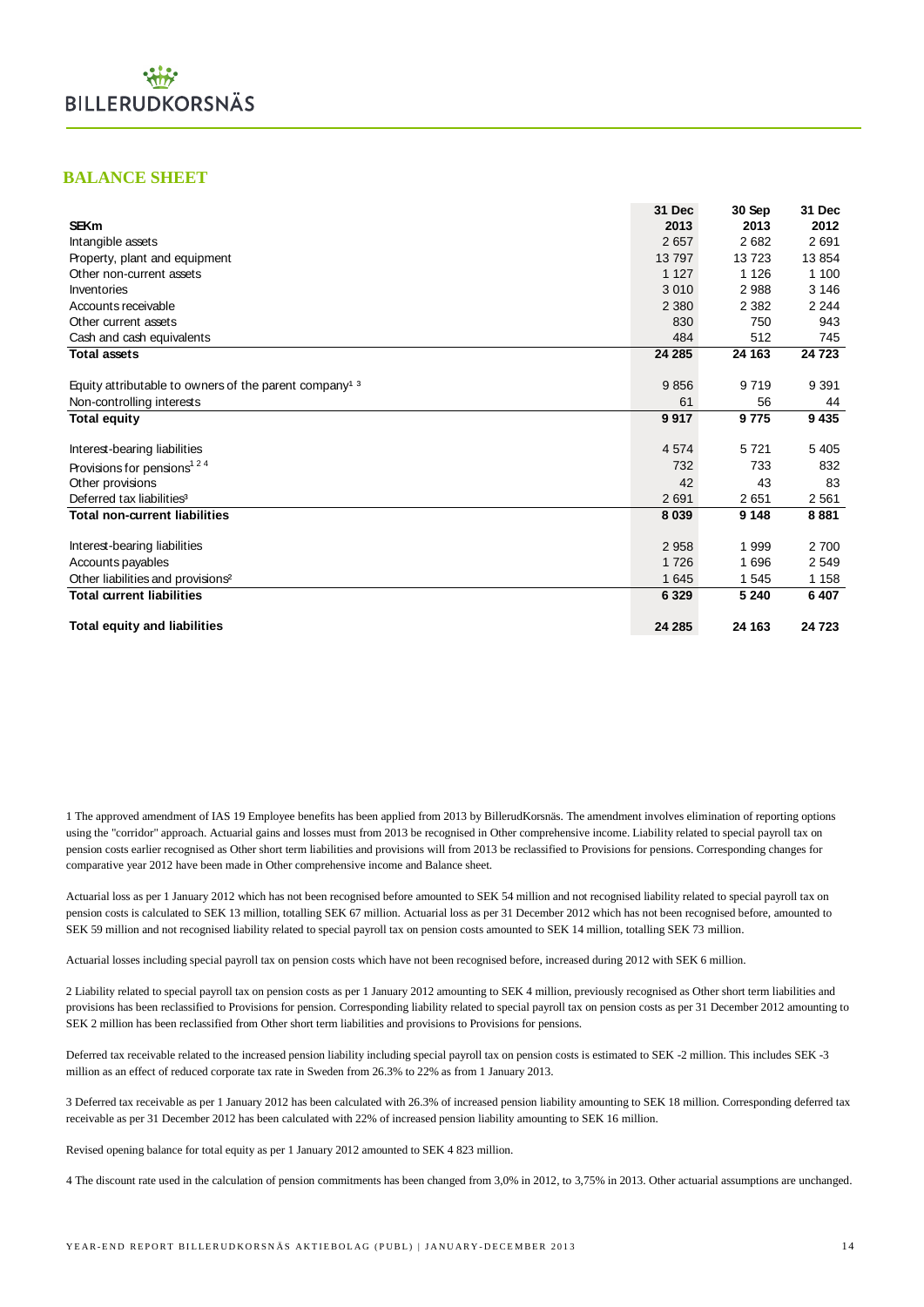# **STATEMENT OF CASH FLOW**

| <b>STATEMENT OF CASH FLOW</b>                          |        |           |         |           |         |
|--------------------------------------------------------|--------|-----------|---------|-----------|---------|
|                                                        |        | Quarter   |         | Full year |         |
| <b>SEKm</b>                                            | Q4-13  | $Q3 - 13$ | Q4 -12  | 2013      | 2012    |
| Operating surplus, etc. *                              | 505    | 628       | 309     | 2 5 8 2   | 1 2 8 2 |
| Change in working capital, etc.                        | $-50$  | $-121$    | $-29$   | $-336$    | 132     |
| Net financial items, taxes, etc.                       | 51     | $-181$    | -98     | $-401$    | $-412$  |
| Cash flow from operating activities                    | 506    | 326       | 182     | 1845      | 1 0 0 2 |
| Investments in property, plant and equipment           | $-364$ | $-293$    | -440    | $-1274$   | $-955$  |
| Acquisition of financial assets                        |        |           | $-10$   | $-3$      | $-10$   |
| Disposal of financial assets                           |        |           | -1      |           | 339     |
| Business combinations                                  |        | 9         | $-5508$ | 9         | $-6581$ |
| Disposal of property, plant and equipment              | 1      | 76        | 2       | 87        | 13      |
| Cash flow from investing activities                    | $-363$ | $-208$    | $-5957$ | $-1181$   | $-7194$ |
| Change in interest-bearing receivables                 | 6      |           | $-46$   | 6         | -46     |
| Change in interest-bearing liabilities                 | $-193$ | $-64$     | 4 0 1 4 | $-581$    | 4 4 8 8 |
| Dividend                                               |        |           |         | $-413$    | $-361$  |
| Rights issue                                           |        |           | 1935    | 42        | 1935    |
| Cash flow from financing activities                    | $-187$ | -64       | 5903    | $-946$    | 6016    |
| Total cash flow (=change in cash and cash equivalents) | $-44$  | 54        | 128     | $-282$    | -176    |
| Cash and cash equivalents at start of period           | 512    | 464       | 620     | 745       | 929     |
| Translation differences in cash and cash equivalents   | 16     | -6        | -3      | 21        | -8      |
| Cash and cash equivalents at the end of the period     | 484    | 512       | 745     | 484       | 745     |

\*The amount for the period January - December 2013 takes into account operating profit of SEK 1 113 million, reversed depreciation SEK 1 402 million, decrease in pension liabilities SEK -35 million, other provisions SEK 25 million, capital result SEK 4 million, result from associated companies SEK -13 million, expensed indirect acquisition costs SEK 2 million, net of produced and sold electricity certificates and sold emission rights SEK 79 million and incentive programmes SEK 5 million. The amount for the period January - December 2012 takes into account operating profit of SEK 489 million, reversed depreciation SEK 709 million, increase in pension liabilities SEK 23 million, other provisions SEK 2 million, capital result SEK 7 million, expensed indirect acquisition costs SEK 34 million and net of produced and sold electricity certificates and sold emission rights SEK 18 million.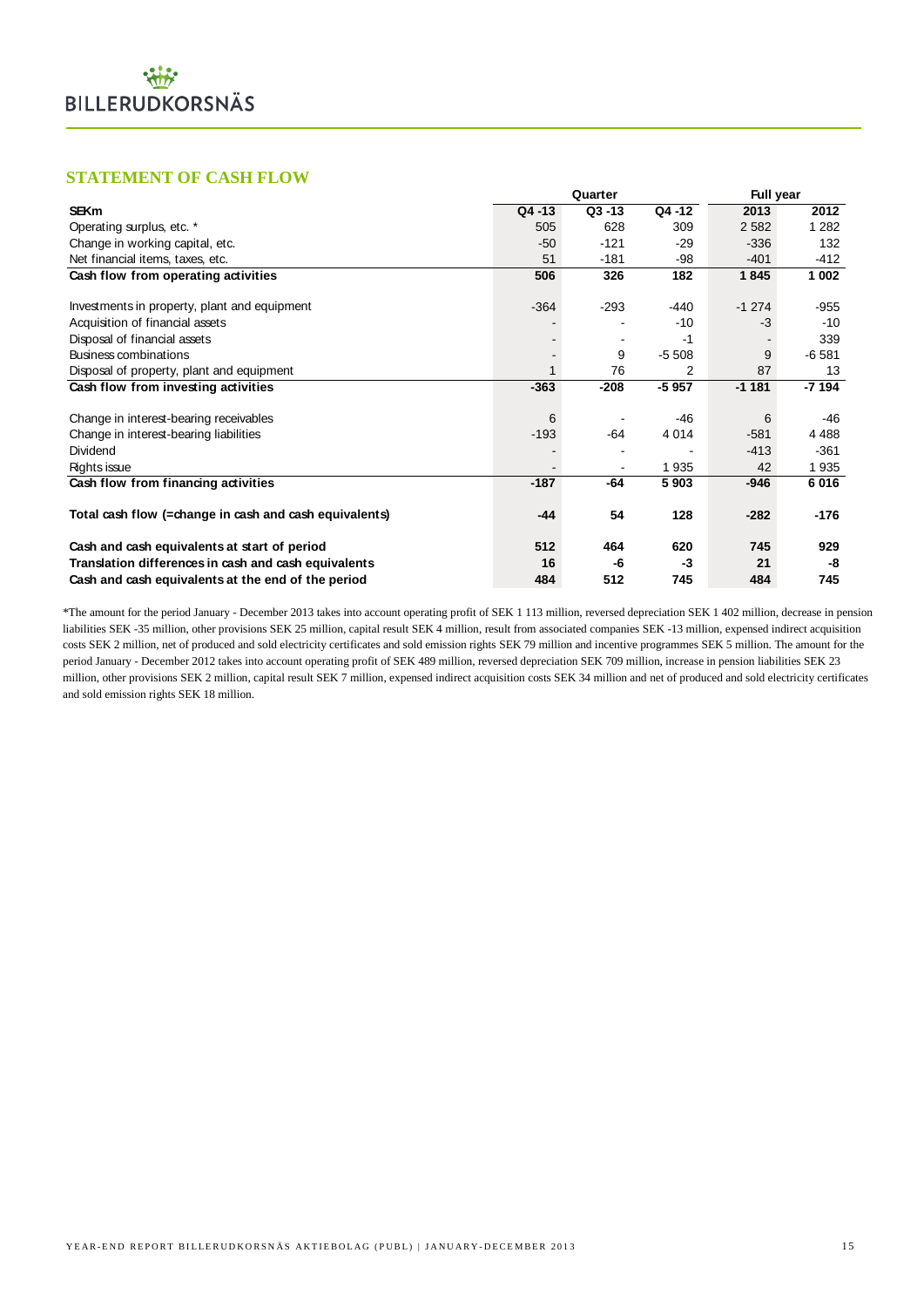# **NOTE FINANCIAL ASSETS AND LIABILITIES**

| Group 31 December 2013                   | <b>Derivatives</b><br>in hedge<br>accounting | Accounts<br>and loan<br>receivables | Available for-<br>sale financial<br>assets | <b>Financial liabilities</b><br>measured at amortised<br>costs | Total<br>carrying | amount Fair value |
|------------------------------------------|----------------------------------------------|-------------------------------------|--------------------------------------------|----------------------------------------------------------------|-------------------|-------------------|
| Other shares and participations          | $\overline{\phantom{a}}$                     |                                     | 781                                        | ۰                                                              | 781               | 781               |
| Long-term receivables                    |                                              | 92                                  |                                            | -                                                              | 92                | 92                |
| Accounts receivable                      | ۰                                            | 2 3 8 0                             |                                            | ۰                                                              | 2 3 8 0           | 2 3 8 0           |
| Other receivables                        | 27                                           | 323                                 |                                            | ۰                                                              | 350               | 350               |
| Cash and cash equivalents <sup>1</sup>   | $\overline{\phantom{a}}$                     | 484                                 |                                            | $\sim$                                                         | 484               | 484               |
| <b>Total</b>                             | 27                                           | 3 2 7 9                             | 781                                        | ٠                                                              | 4 0 8 7           | 4 0 8 7           |
| Non-current interest-bearing liabilities | ۰                                            | $\overline{\phantom{0}}$            |                                            | 4 5 7 4                                                        | 4 5 7 4           | 4 5 4 3           |
| Current interest-bearing liabilities     |                                              |                                     |                                            | 2958                                                           | 2958              | 2958              |
| Accounts payable                         |                                              |                                     |                                            | 1726                                                           | 1726              | 1726              |
| Other liabilities                        | 41                                           |                                     |                                            | 137                                                            | 178               | 178               |
| <b>Total</b>                             | 41                                           |                                     | $\blacksquare$                             | 9 3 9 5                                                        | 9436              | 9 4 0 5           |

| Group 31 December 2013                                                                                                                                                                                           | accounting               | receivables              | assets                   | costs                        |              | amount Fair value |
|------------------------------------------------------------------------------------------------------------------------------------------------------------------------------------------------------------------|--------------------------|--------------------------|--------------------------|------------------------------|--------------|-------------------|
| Other shares and participations                                                                                                                                                                                  |                          |                          | 781                      |                              | 781          | 781               |
| Long-term receivables                                                                                                                                                                                            |                          | 92                       |                          |                              | 92           | 92                |
| Accounts receivable                                                                                                                                                                                              | $\overline{a}$           | 2 3 8 0                  |                          | ۰                            | 2 3 8 0      | 2 3 8 0           |
| Other receivables                                                                                                                                                                                                | 27                       | 323                      |                          |                              | 350          | 350               |
| Cash and cash equivalents <sup>1</sup>                                                                                                                                                                           |                          | 484                      |                          |                              | 484          | 484               |
| <b>Total</b>                                                                                                                                                                                                     | $\overline{27}$          | 3 2 7 9                  | 781                      | $\blacksquare$               | 4 0 8 7      | 4 0 8 7           |
| Non-current interest-bearing liabilities                                                                                                                                                                         |                          |                          |                          | 4574                         | 4574         | 4543              |
| Current interest-bearing liabilities                                                                                                                                                                             |                          |                          |                          | 2 9 5 8                      | 2958         | 2958              |
| Accounts payable                                                                                                                                                                                                 |                          |                          |                          | 1726                         | 1726         | 1726              |
| Other liabilities                                                                                                                                                                                                | 41                       | $\overline{\phantom{a}}$ | $\overline{\phantom{a}}$ | 137                          | 178          | 178               |
| <b>Total</b>                                                                                                                                                                                                     | 41                       | $\blacksquare$           |                          | 9 3 9 5                      | 9 4 3 6      | 9405              |
|                                                                                                                                                                                                                  |                          |                          |                          |                              |              |                   |
|                                                                                                                                                                                                                  | <b>Derivatives</b>       | Accounts                 | Available for-           | <b>Financial liabilities</b> | <b>Total</b> |                   |
|                                                                                                                                                                                                                  | in hedge                 | and loan                 | sale financial           | measured at amortised        | carrying     |                   |
| Group 31 December 2012                                                                                                                                                                                           | accounting               | receivables              | assets                   | costs                        |              | amount Fair value |
|                                                                                                                                                                                                                  |                          |                          |                          |                              |              |                   |
| Other shares and participations                                                                                                                                                                                  |                          |                          | 737                      |                              | 737          | 737               |
| Long-term receivables                                                                                                                                                                                            | $\overline{a}$           | 97                       |                          |                              | 97           | 97                |
| Accounts receivable                                                                                                                                                                                              | $\overline{\phantom{a}}$ | 2 2 4 4                  |                          |                              | 2 2 4 4      | 2 2 4 4           |
| Other receivables                                                                                                                                                                                                | 29                       | 480                      |                          |                              | 509          | 509               |
| Cash and cash equivalents <sup>1</sup>                                                                                                                                                                           | $\overline{\phantom{a}}$ | 745                      |                          | $\blacksquare$               | 745          | 745               |
| <b>Total</b>                                                                                                                                                                                                     | 29                       | 3566                     | 737                      | $\blacksquare$               | 4 3 3 2      | 4 3 3 2           |
| Non-current interest-bearing liabilities                                                                                                                                                                         | $\overline{\phantom{a}}$ | $\overline{a}$           |                          | 5 4 0 5                      | 5 4 0 5      | 5 4 0 5           |
| Current interest-bearing liabilities                                                                                                                                                                             | $\overline{\phantom{a}}$ |                          |                          | 2700                         | 2700         | 2700              |
| Accounts payable                                                                                                                                                                                                 | $\overline{\phantom{a}}$ |                          |                          | 2 5 5 0                      | 2 5 5 0      | 2 5 5 0           |
| Other liabilities                                                                                                                                                                                                | 20                       |                          |                          | 171                          | 191          | 191               |
| <b>Total</b>                                                                                                                                                                                                     | 20                       | $\blacksquare$           |                          | 10 8 26                      | 10846        | 10846             |
|                                                                                                                                                                                                                  |                          |                          |                          |                              |              |                   |
|                                                                                                                                                                                                                  |                          |                          |                          |                              |              |                   |
|                                                                                                                                                                                                                  |                          |                          |                          |                              |              |                   |
| 1 Investments in securities etc. are classified as Cash and cash equivalents when they mature less than three months after the acquisition date and are exposed to only a<br>minor risk of fluctuation in value. |                          |                          |                          |                              |              |                   |
| The assessment is that the total carrying amount and fair value is consistent and there is no offset.                                                                                                            |                          |                          |                          |                              |              |                   |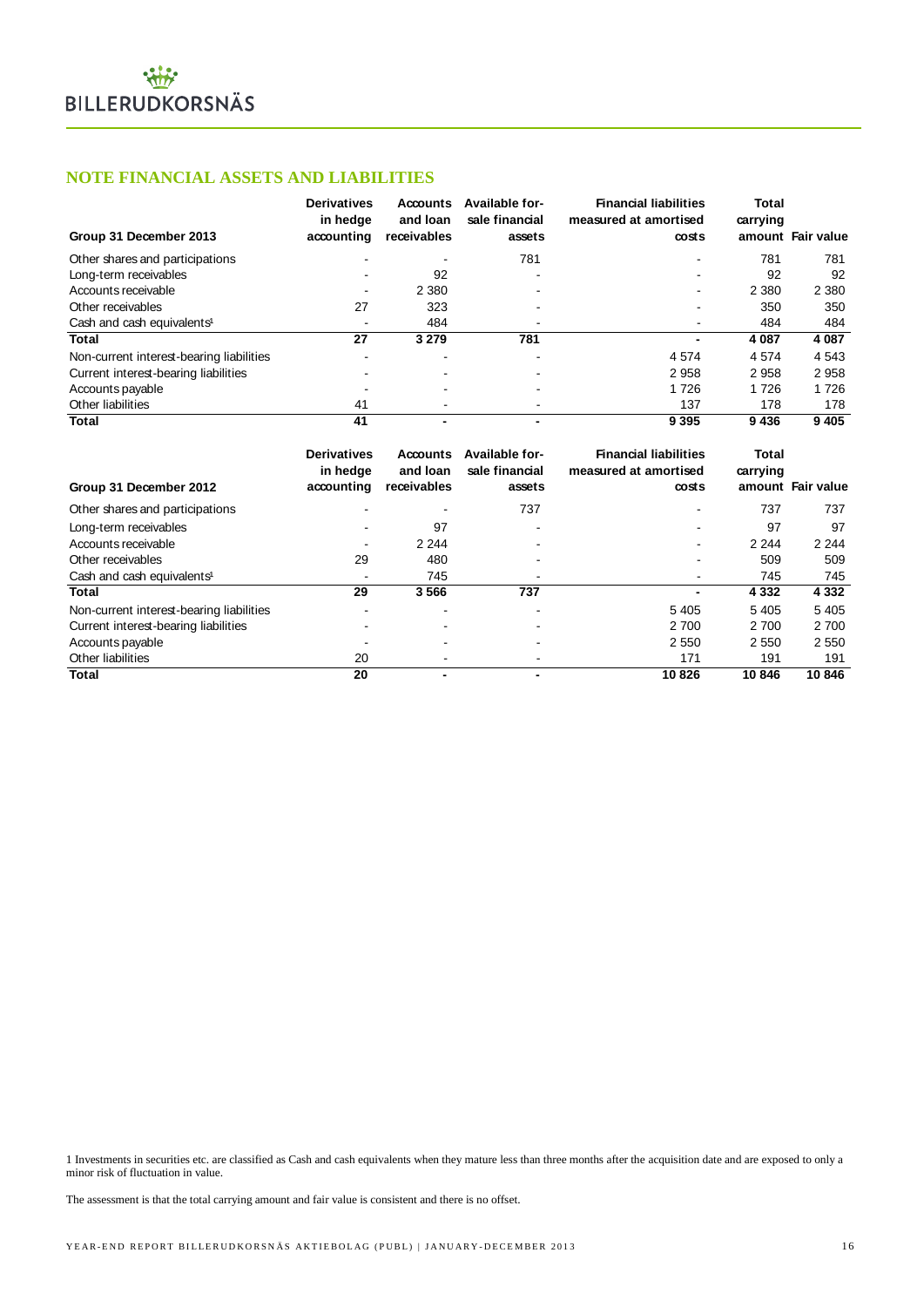

# **KEY FIGURES**

|                                                     |              |           |           |        |        |           | Full year      |         |
|-----------------------------------------------------|--------------|-----------|-----------|--------|--------|-----------|----------------|---------|
|                                                     |              |           |           |        |        |           | 2013           | 2012    |
| <b>Margins</b>                                      |              |           |           |        |        |           |                |         |
| Gross margin, %                                     |              |           |           |        |        |           | 13             | 11      |
| Operating margin, %                                 |              |           |           |        |        |           | 6              | 5       |
| Return (rolling 12 months)                          |              |           |           |        |        |           |                |         |
| Return on capital employed, %                       |              |           |           |        |        |           | 6              | 8       |
| Return on total capital, %                          |              |           |           |        |        |           | 5              | 4       |
| Return on equity, %                                 |              |           |           |        |        |           | $\overline{7}$ | 13      |
| Return on equity after dilution, %                  |              |           |           |        |        |           | $\overline{7}$ | 13      |
| Capital structure at end of period                  |              |           |           |        |        |           |                |         |
| Capital employed, SEKm                              |              |           |           |        |        |           | 17 607         | 17 530  |
| Equity, SEKm                                        |              |           |           |        |        |           | 9917           | 9 4 3 5 |
| Interest-bearing net debt, SEKm                     |              |           |           |        |        |           | 7 691          | 8 0 9 6 |
| Net debt/equity ratio, multiple                     |              |           |           |        |        |           | 0.78           | 0.86    |
| Net debt/equity ratio after dilution, multiple      |              |           |           |        |        |           | 0.77           | 0.85    |
| Equity ratio, %                                     |              |           |           |        |        |           | 41             | 38      |
| Equity ratio after dilution, %                      |              |           |           |        |        |           | 41             | 39      |
| Key figures per share                               |              |           |           |        |        |           |                |         |
| Earnings per share, SEK                             |              |           |           |        |        |           | 3.24           | 5.14    |
| Average number of shares, thousands                 |              |           |           |        |        |           | 206 632        | 131 852 |
| Earnings per share after dilution, SEK              |              |           |           |        |        |           | 3.24           | 5.12    |
| Average number of shares after dilution, thousands  |              |           |           |        |        |           | 207 051        | 132 157 |
| Cash flow from operating activities per share, SEK  |              |           |           |        |        |           | 8.93           | 7.60    |
| Operating cash flow per share, SEK                  |              |           |           |        |        |           | 3.17           | 0.38    |
| Equity per share, SEK                               |              |           |           |        |        |           | 47.68          | 45.47   |
| Number of share at the end of the period, thousands |              |           |           |        |        |           | 206 720        | 206 501 |
| Equity per share after dilution, SEK                |              |           |           |        |        |           | 47.58          | 45.41   |
| Number of share at the end of the period, thousands |              |           |           |        |        |           | 207 139        | 206 806 |
| Other key figures                                   |              |           |           |        |        |           |                |         |
| Gross investments, SEKm                             |              |           |           |        |        |           | 1 277          | 965     |
| Business combinations, SEKm                         |              |           |           |        |        |           | -9             | 8948    |
| Average number of employees                         |              |           |           |        |        |           | 4 270          | 2 5 4 8 |
|                                                     |              |           |           |        |        |           |                |         |
| <b>QUARTERLY KEY FIGURES</b>                        |              |           |           |        |        |           |                |         |
|                                                     | Q4 -13       | $Q3 - 13$ | $Q2 - 13$ | Q1 -13 | Q4 -12 | $Q3 - 12$ | $Q2 - 12$      | Q1-12   |
| Earnings per share, SEK                             | 0.48         | 0.88      | 0.81      | 1.07   | 2.51   | 0.80      | 0.92           | 0.75    |
| Cash flow from operating activities                 |              |           |           |        |        |           |                |         |
| per share, SEK                                      | 2.45         | 1.58      | 2.55      | 2.35   | 1.20   | 3.83      | 1.66           | 0.92    |
| Return on capital employed, %                       | $\mathbf{1}$ | 2         | 2         | 2      | 0      | 3         | 3              | 3       |

Return on equity, % 1 2 2 2 7 2 2 2 Equity per share, SEK 47.68 47.01 45.62 46.65 45.47 36.98 36.43 38.59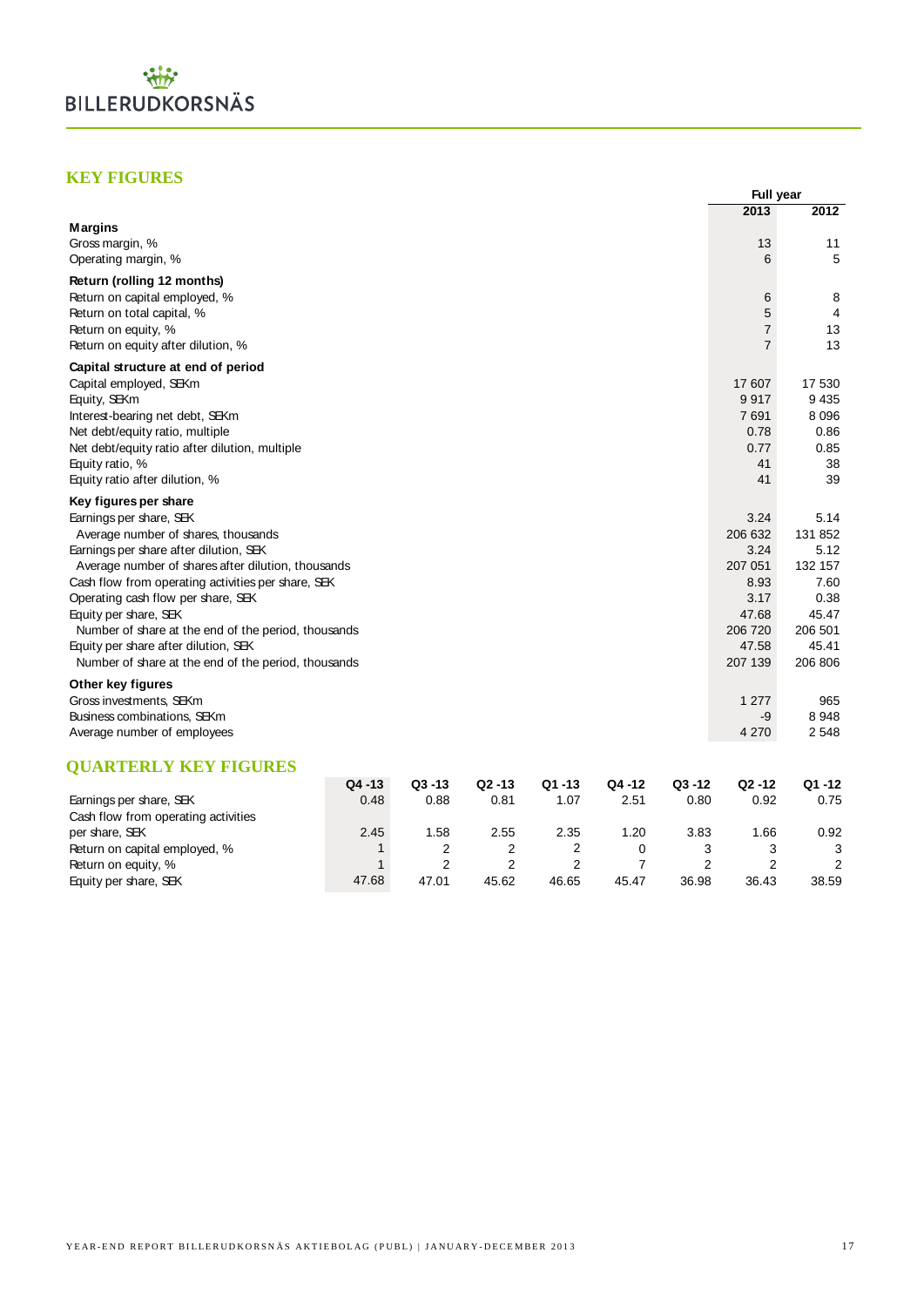# **PARENT COMPANY**

# **SUMMARISED INCOME STATEMENT**

|                                                 | Quarter   |         | <b>Full year</b> |         |
|-------------------------------------------------|-----------|---------|------------------|---------|
| <b>SEKm</b>                                     | $Q4 - 13$ | Q4 -12  | 2013             | 2012    |
| Operating income                                | 927       | 860     | 3841             | 3856    |
| Operating expenses                              | $-878$    | $-933$  | $-3636$          | $-3653$ |
| <b>Operating profit/loss</b>                    | 49        | -73     | 205              | 203     |
| Financial income and expenses                   | -46       | -34     | $-191$           | -18     |
| Profit/Loss after financial income and expenses | 3         | $-107$  | 14               | 185     |
| Appropriations                                  | $-1236$   | 1438    | $-1231$          | 1438    |
| Profit/Loss before tax                          | $-1233$   | 1 3 3 1 | $-1217$          | 1623    |
| Taxes                                           | 276       | $-246$  | 272              | $-318$  |
| Net profit/loss for the period                  | -957      | 1 0 8 5 | $-945$           | 1 3 0 5 |

# **SUMMARISED BALANCE SHEET**

|                                     | 31 Dec  | <b>31 Dec</b> |
|-------------------------------------|---------|---------------|
| <b>SEKm</b>                         | 2013    | 2012          |
| Subscribed capital unpaid           |         | 42            |
| Non-current assets                  | 13 109  | 14 622        |
| Current assets                      | 4851    | 3 7 0 4       |
| <b>Total assets</b>                 | 17960   | 18 3 68       |
|                                     |         |               |
| Shareholders' equity                | 7 0 20  | 8 3 7 8       |
| Untaxed reserves                    | 2 1 3 5 | 346           |
| Provisions                          | 487     | 759           |
| Interest-bearing liabilities        | 7 3 2 4 | 7 5 3 9       |
| Other liabilities                   | 994     | 1 3 4 6       |
| <b>Total equity and liabilities</b> | 17960   | 18 3 68       |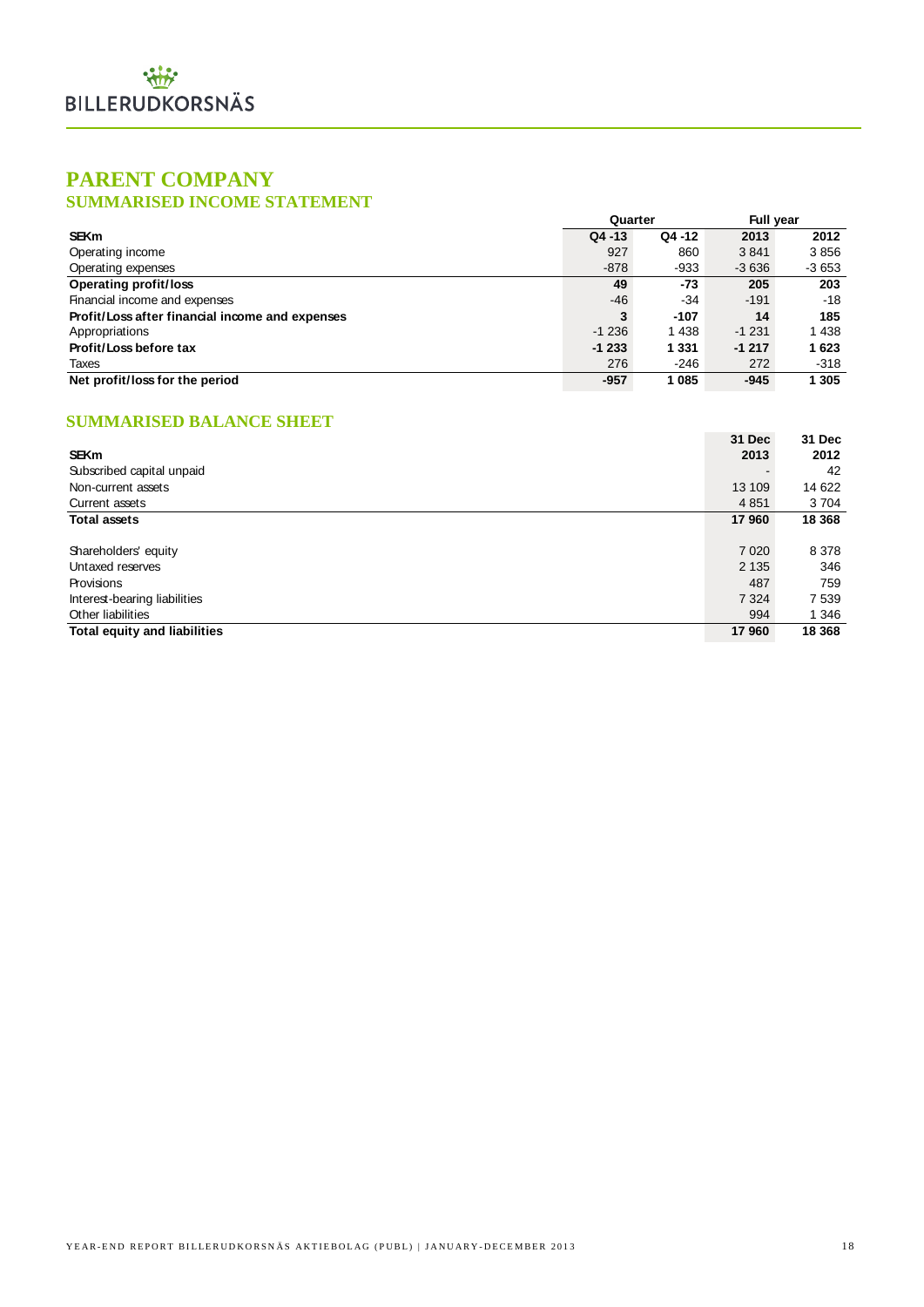# **BUSINESS AREAS**

The Group's business is controlled and reported according to BillerudKorsnäs' three business areas: Packaging Paper, Consumer Board and Containerboard. Non-current assets and capital investments cannot be broken down by business area since the business areas are highly integrated in terms of production. Other units include wood supply, sales organisations, Tenova Bioplastics AB, Nine AB, Diacell AB, the Latgran Group, white kraft and sack paper at the Gävle production unit (PM2) until it was sold 1st of August 2013 and dormant companies. Currency hedging etc. includes results from hedging of the Group's net currency flows and revaluation of accounts receivable and payments from customers. The part of currency exposure relating to changes in invoicing rates is included in the business area's profit or loss. Group staff and eliminations comprise Group-wide functions and Group eliminations. Group eliminations also include shares in profits/losses from participations in associated companies.

# **NET SALES QUARTERLY PER BUSINESS AREA AND FOR THE GROUP**

|                              |           |                          |           |                          |         |           |        |                | Jan-Dec | <b>Jan-Dec</b> |
|------------------------------|-----------|--------------------------|-----------|--------------------------|---------|-----------|--------|----------------|---------|----------------|
| <b>SEKm</b>                  | $Q4 - 13$ | $Q3 - 13$                | $Q2 - 13$ | Q1 -13                   | Q4 -12  | $Q3 - 12$ | Q2 -12 | Q1 -12         | 2013    | 2012           |
| Packaging Paper              | 1758      | 820                      | 846       | 855                      | 1717    | 925       | 668    | 527            | 7 2 7 9 | 6837           |
| Consumer Board               | 1659      | 1716                     | 784       | 1805                     | 508     |           |        | $\blacksquare$ | 6964    | 508            |
| Containerboard               | 763       | 755                      | 758       | 797                      | 623     | 634       | 674    | 663            | 3073    | 2 5 9 4        |
| Other units                  | 507       | 437                      | 547       | 650                      | 183     | 52        | 79     | 79             | 2 1 4 1 | 393            |
| Currency hedging, etc.       | 26        | $-13$                    | 38        | 25                       | 37      | 17        | 19     | 22             | 76      | 95             |
| Group staff and eliminations |           | $\overline{\phantom{0}}$ |           | $\overline{\phantom{0}}$ |         |           |        |                |         |                |
| <b>Total Group</b>           | 4713      | 4715                     | 4973      | 5 1 3 2                  | 3 0 6 8 | 2628      | 2440   | 2 2 9 1        | 19 533  | 10 427         |

# **OPERATING PROFIT QUARTERLY PER BUSINESS AREA AND FOR THE GROUP**

|                              |           |           |           |             |        |           |           |           | Jan-Dec | Jan-Dec |
|------------------------------|-----------|-----------|-----------|-------------|--------|-----------|-----------|-----------|---------|---------|
| <b>SEKm</b>                  | $Q4 - 13$ | $Q3 - 13$ | $Q2 - 13$ | $-13$<br>Q1 | Q4 -12 | $Q3 - 12$ | $Q2 - 12$ | $Q1 - 12$ | 2013    | 2012    |
| Packaging Paper              | 91        | -1        | 76        | 118         | 39     | 84        | 145       | 84        | 284     | 352     |
| <b>Consumer Board</b>        | 29        | 244       | 126       | 158         | 35     |           |           |           | 557     | 35      |
| Containerboard               | 98        | 89        | 66        | 65          | 23     | 73        | 67        | 56        | 318     | 219     |
| Other units                  | $-4$      | 11        | -5        | 34          | 9      | 20        | 9         | 10        | 36      | 48      |
| Currency hedging, etc.       | 26        | $-13$     | 38        | 25          | 37     | 17        | 19        | 22        | 76      | 95      |
| Group staff and eliminations | $-43$     | $-27$     | -45       | -43         | $-118$ | -33       | -79       | $-30$     | $-158$  | $-260$  |
| <b>Total Group</b>           | 197       | 303       | 256       | 357         | 25     | 161       | 161       | 142       | 1 113   | 489     |

# **OPERATING PROFIT <sup>1</sup> QUARTERLY PER BUSINESS AREA AND FOR THE GROUP**

|                                 |           |           |           |                |        |                |           |                | <b>Jan-Dec</b> | Jan-Dec |
|---------------------------------|-----------|-----------|-----------|----------------|--------|----------------|-----------|----------------|----------------|---------|
| <b>SEKm</b>                     | $Q4 - 13$ | $Q3 - 13$ | $Q2 - 13$ | $-13$<br>Q1    | Q4 -12 | $Q3 - 12$      | $Q2 - 12$ | $Q1 - 12$      | 2013           | 2012    |
| Packaging Paper                 | 168       | 187       | 88        | 118            | 103    | 161            | 145       | 84             | 561            | 493     |
| <b>Consumer Board</b>           | 148       | 244       | 241       | 206            | 79     | $\blacksquare$ |           | $\blacksquare$ | 839            | 79      |
| Containerboard                  | 151       | 110       | 66        | 65             | 70     | 77             | 67        | 56             | 392            | 270     |
| Other units                     | $-4$      | 11        | -5        | 34             | 9      | 20             | 9         | 10             | 36             | 48      |
| Currency hedging, etc.          | 26        | $-13$     | 38        | 25             | 37     | 17             | 19        | 22             | 76             | 95      |
| Group staff and eliminations    | $-14$     |           | 5         | $-16$          | $-52$  | $-17$          | $-41$     | $-16$          | $-24$          | $-126$  |
| <b>Total Group</b>              | 475       | 540       | 433       | 432            | 246    | 258            | 199       | 156            | 1880           | 859     |
| Costs for maintenance shutdowns | $-249$    | $-209$    | $-115$    | $\blacksquare$ | $-119$ | $-81$          |           | -              | $-573$         | $-200$  |
| Non-recurring items             | $-29$     | $-28$     | $-62$     | $-75$          | $-102$ | $-16$          | $-38$     | $-14$          | $-194$         | $-170$  |
| <b>Operating profit</b>         | 197       | 303       | 256       | 357            | 25     | 161            | 161       | 142            | 1 1 1 3        | 489     |

# **OPERATING MARGIN <sup>1</sup> QUARTERLY PER BUSINESS AREA AND FOR THE GROUP**

| Operating profit                                                                  | 197       | ასა       | 250       | 331    | 25     | 101       | 101       | 142       | 1 1 1 3 | 489     |
|-----------------------------------------------------------------------------------|-----------|-----------|-----------|--------|--------|-----------|-----------|-----------|---------|---------|
| <b>OPERATING MARGIN<sup>1</sup></b> QUARTERLY PER BUSINESS AREA AND FOR THE GROUP |           |           |           |        |        |           |           |           |         |         |
|                                                                                   |           |           |           |        |        |           |           |           | Jan-Dec | Jan-Dec |
| %                                                                                 | $Q4 - 13$ | $Q3 - 13$ | $Q2 - 13$ | Q1 -13 | Q4 -12 | $Q3 - 12$ | $Q2 - 12$ | $Q1 - 12$ | 2013    | 2012    |
| Packaging Paper                                                                   | 10        | 10        |           | 6      | 6      |           |           | 6         | 8       |         |
| <b>Consumer Board</b>                                                             |           | 14        | 14        |        | 16     |           |           |           | 12      | 16      |
| Containerboard                                                                    | 20        | 15        | 9         | 8      | 11     | 12        | 10        | 8         | 13      | 10      |
| Group                                                                             | 10        | 11        | 9         | 8      |        | 10        |           |           | 10      |         |

# **SALES VOLUMES QUARTERLY PER BUSINESS AREA AND FOR THE GROUP**

|                 |           |           |           |             |        |                |                  |           | Jan-Dec | Jan-Dec |
|-----------------|-----------|-----------|-----------|-------------|--------|----------------|------------------|-----------|---------|---------|
| ktonne          | $Q4 - 13$ | $Q3 - 13$ | $Q2 - 13$ | $-13$<br>Q1 | Q4 -12 | $Q3 - 12$      | $Q2 - 12$        | $Q1 - 12$ | 2013    | 2012    |
| Packaging Paper | 263       | 269       | 273       | 275         | 254    | 283            | 242              | 232       | 080     | 1 0 1 1 |
| Consumer Board  | 231       | 236       | 242       | 250         |        | $\blacksquare$ | <b>CONTINUES</b> |           | 959     | 71      |
| Containerboard  | 126       | 134       | 142       | 150         | 120    | 130            | 132              | 128       | 552     | 510     |
| <b>Total</b>    | 620       | 639       | 657       | 675         | 445    | 413            | 374              | 360       | 2 5 9 1 | 592     |

1 Operating profit and margin are adjusted for the effects of periodical maintenance shutdowns and for non-recurring items.